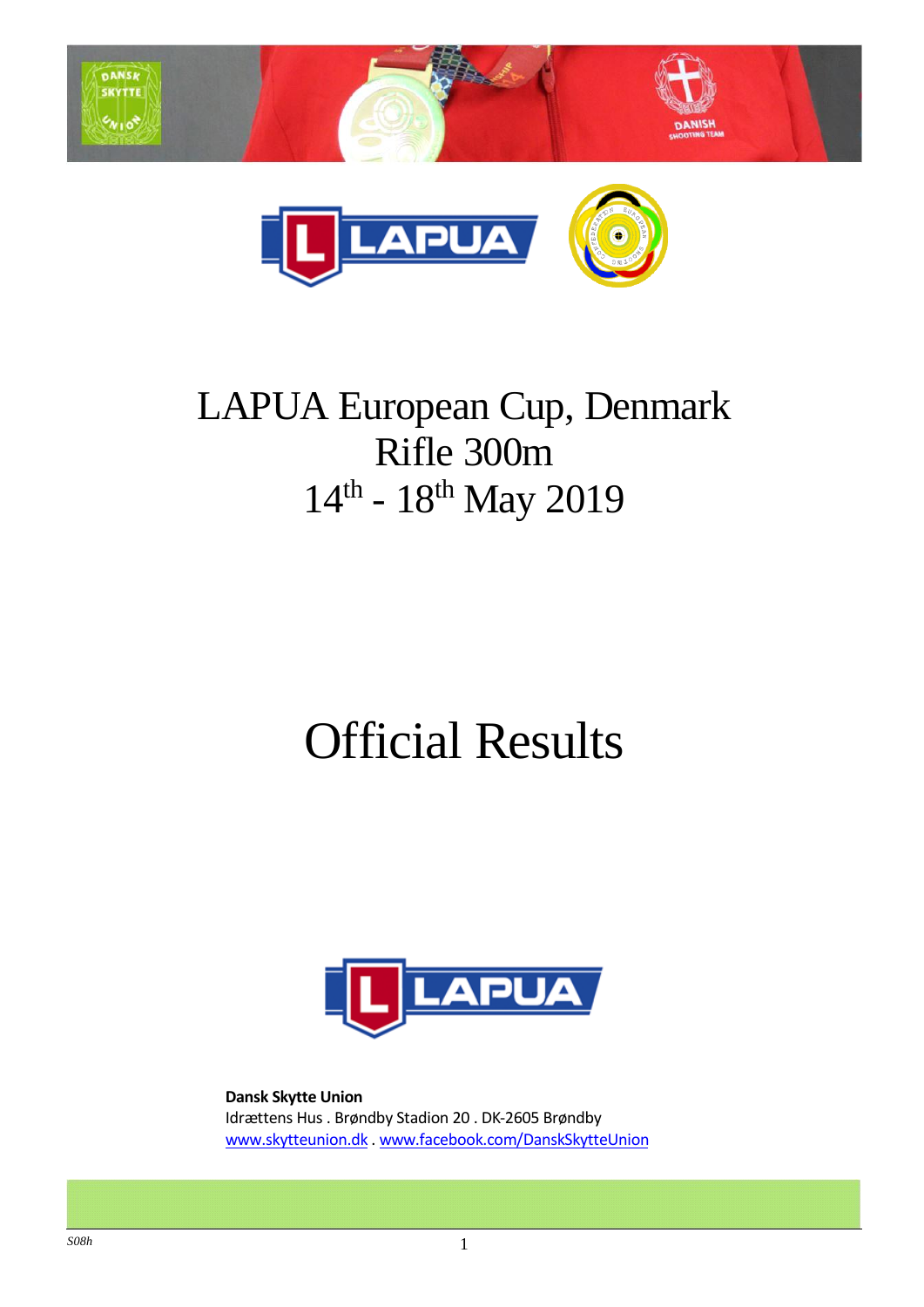

|                  | <b>Standard Rifle</b>  | <b>Men</b>                  |     |     | <b>Relay 1</b> |               |     |         |  |
|------------------|------------------------|-----------------------------|-----|-----|----------------|---------------|-----|---------|--|
| $\mathbf{1}$     | Aleksi Leppä           | <b>FIN</b>                  | 95  | 98  | 193            | 4x            |     | 587 20x |  |
|                  |                        |                             | 100 | 99  | 199            | 11x           |     |         |  |
|                  |                        |                             | 96  | 99  | 195            | 5x            |     |         |  |
| $\boldsymbol{2}$ | <b>Rafael Bereuter</b> | ${\bf SUI}$                 | 100 | 99  | 199            | 8x            |     | 585 19x |  |
|                  |                        |                             | 100 | 98  | 198            | 8x            |     |         |  |
|                  |                        |                             | 93  | 95  | 188            | 3x            |     |         |  |
| 3                | <b>Gilles Dufaux</b>   | ${\bf SUI}$                 | 98  | 98  | 196            | 7x            |     | 582 20x |  |
|                  |                        |                             | 98  | 100 | 198            | 10x           |     |         |  |
|                  |                        |                             | 92  | 96  | 188            | 3x            |     |         |  |
| 4                | Rajmond Debevec        | $\rm SLO$                   | 95  | 100 | 195            | 8x            |     | 580 21x |  |
|                  |                        |                             | 99  | 100 | 199            | 10x           |     |         |  |
|                  |                        |                             | 90  | 96  | 186            | 3x            |     |         |  |
| 5                | Peter Sidi             | <b>HUN</b>                  | 99  | 96  | 195            | 6x            |     | 578 18x |  |
|                  |                        |                             | 97  | 97  | 194            | 6x            |     |         |  |
|                  |                        |                             | 96  | 93  | 189            | 6x            |     |         |  |
| 6                | Antti Puhakka          | <b>FIN</b>                  | 99  | 97  | 196            | 6x            | 577 | 17x     |  |
|                  |                        |                             | 99  | 99  | 198            | 9x            |     |         |  |
|                  |                        |                             | 93  | 90  | 183            | 2x            |     |         |  |
| 7                | Dusan Zisko            | $\rm SLO$                   | 95  | 97  | 192            | $8\mathrm{x}$ |     | 571 12x |  |
|                  |                        |                             | 96  | 99  | 195            | 2x            |     |         |  |
|                  |                        |                             | 90  | 94  | 184            | 2x            |     |         |  |
| 8                | Allan Aagaard          | <b>DEN</b>                  | 94  | 97  | 191            | 10x           |     | 558 18x |  |
|                  |                        |                             | 95  | 94  | 189            | 4x            |     |         |  |
|                  |                        |                             | 86  | 92  | 178            | 4x            |     |         |  |
| 9                | Daniel Romanczyk       | POL                         | 91  | 91  | 182            | 3x            | 549 | 9x      |  |
|                  |                        |                             | 94  | 93  | 187            | 3x            |     |         |  |
|                  |                        |                             | 92  | 88  | 180            | 3x            |     |         |  |
| 10               | Andrzej Burda          | POL                         | 91  | 91  | 182            | 1x            | 548 | 9x      |  |
|                  |                        |                             | 98  | 97  | 195            | 8x            |     |         |  |
|                  |                        |                             | 90  | 81  | 171            |               |     |         |  |
| 11               | Eric Janssen           | $\ensuremath{\mathsf{NED}}$ | 94  | 92  | 186            | 5x            | 543 | 12x     |  |
|                  |                        |                             | 96  | 99  | 195            | $7\mathrm{x}$ |     |         |  |
|                  |                        |                             | 87  | 75  | 162            |               |     |         |  |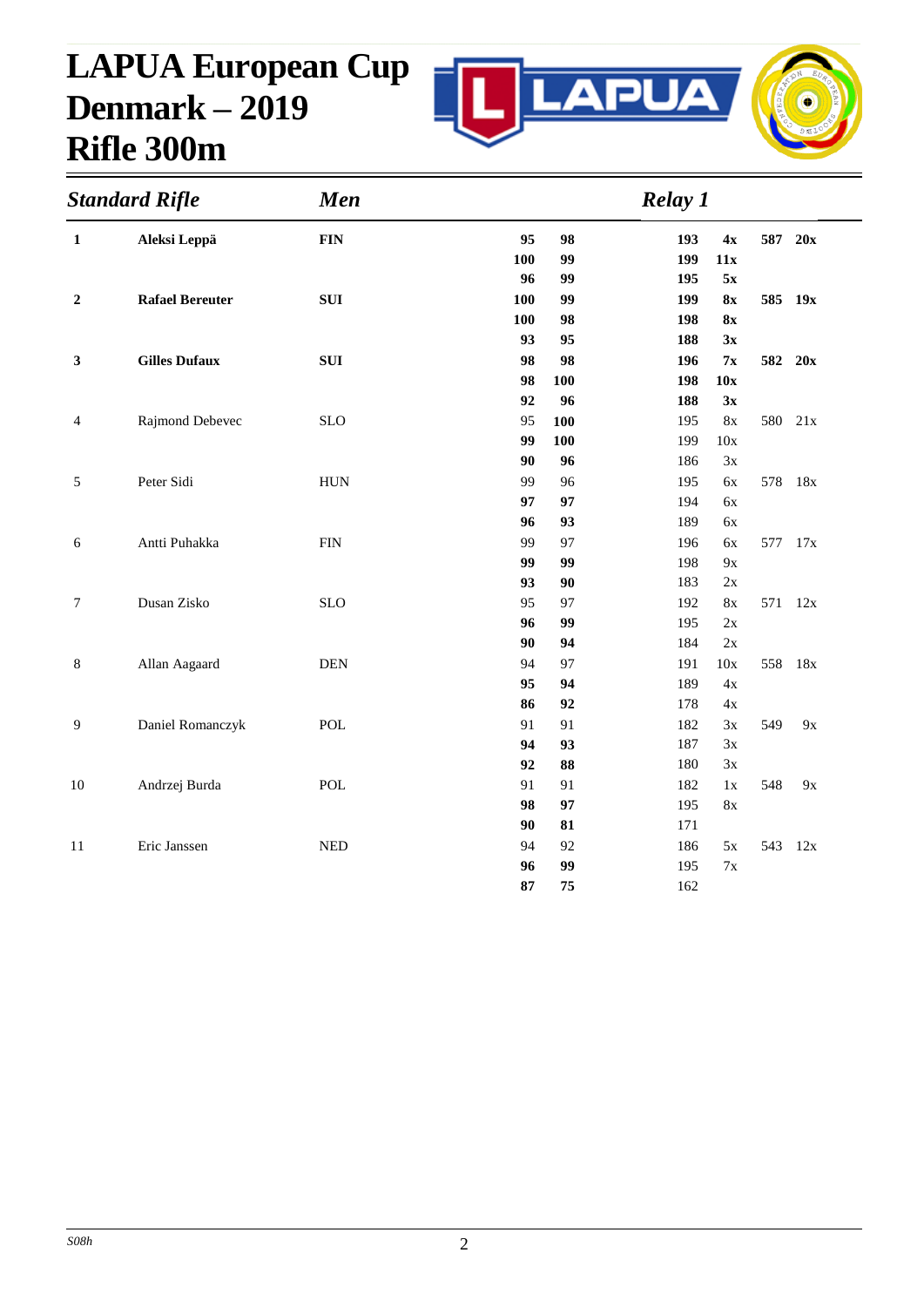

|                  | <b>Standard Rifle</b> | <b>Men</b>                  |     |    | <b>Relay 2</b> |      |         |         |  |
|------------------|-----------------------|-----------------------------|-----|----|----------------|------|---------|---------|--|
| $\mathbf{1}$     | <b>Juho Autio</b>     | <b>FIN</b>                  | 95  | 99 | 194            | 6x   |         | 583 19x |  |
|                  |                       |                             | 100 | 97 | 197            | 9x   |         |         |  |
|                  |                       |                             | 95  | 97 | 192            | 4x   |         |         |  |
| $\boldsymbol{2}$ | Robert Markoja        | <b>SLO</b>                  | 98  | 99 | 197            | 10x  |         | 581 24x |  |
|                  |                       |                             | 95  | 99 | 194            | 9x   |         |         |  |
|                  |                       |                             | 94  | 96 | 190            | 5x   |         |         |  |
| 3                | <b>Steffen Olsen</b>  | <b>DEN</b>                  | 97  | 95 | 192            | 5x   |         | 579 18x |  |
|                  |                       |                             | 99  | 99 | 198            | 10x  |         |         |  |
|                  |                       |                             | 95  | 94 | 189            | 3x   |         |         |  |
| 4                | Robert Kraskowski     | POL                         | 93  | 94 | 187            | 3x   |         | 572 13x |  |
|                  |                       |                             | 96  | 96 | 192            | 7x   |         |         |  |
|                  |                       |                             | 97  | 96 | 193            | 3x   |         |         |  |
| 5                | Cristian Friman       | <b>FIN</b>                  | 94  | 94 | 188            | $4x$ |         | 571 15x |  |
|                  |                       |                             | 100 | 95 | 195            | 7x   |         |         |  |
|                  |                       |                             | 94  | 94 | 188            | 4x   |         |         |  |
| 6                | Bartosz Skorupa       | $\operatorname{POL}$        | 94  | 98 | 192            | 5x   | 567     | 15x     |  |
|                  |                       |                             | 97  | 99 | 196            | 9x   |         |         |  |
|                  |                       |                             | 90  | 89 | 179            | 1x   |         |         |  |
| $\overline{7}$   | Sandro Greuter        | SUI                         | 95  | 96 | 191            | 4x   |         | 566 11x |  |
|                  |                       |                             | 96  | 97 | 193            | $4x$ |         |         |  |
|                  |                       |                             | 92  | 90 | 182            | 3x   |         |         |  |
| 8                | Juha Rutonen          | <b>FIN</b>                  | 97  | 88 | 185            | 7x   | 562     | 23x     |  |
|                  |                       |                             | 100 | 99 | 199            | 14x  |         |         |  |
|                  |                       |                             | 88  | 90 | 178            | 2x   |         |         |  |
| 9                | Rafal Lukaszyk        | POL                         | 95  | 90 | 185            | 5x   | 559 10x |         |  |
|                  |                       |                             | 97  | 95 | 192            | 3x   |         |         |  |
|                  |                       |                             | 90  | 92 | 182            | 2x   |         |         |  |
| $10\,$           | John De Jongh         | $\ensuremath{\mathsf{NED}}$ | 91  | 92 | 183            | 4x   | 548 10x |         |  |
|                  |                       |                             | 98  | 97 | 195            | 6x   |         |         |  |
|                  |                       |                             | 89  | 81 | 170            |      |         |         |  |
| 11               | Johnny Olsen          | <b>DEN</b>                  | 92  | 98 | 190            | 5x   |         | 547 12x |  |
|                  |                       |                             | 96  | 98 | 194            | 6x   |         |         |  |
|                  |                       |                             | 85  | 78 | 163            | 1x   |         |         |  |
| 12               | Jory Bruijnderink     | <b>NED</b>                  | 81  | 93 | 174            |      | 535     | 4x      |  |
|                  |                       |                             | 97  | 94 | 191            | 3x   |         |         |  |
|                  |                       |                             | 85  | 85 | 170            | 1x   |         |         |  |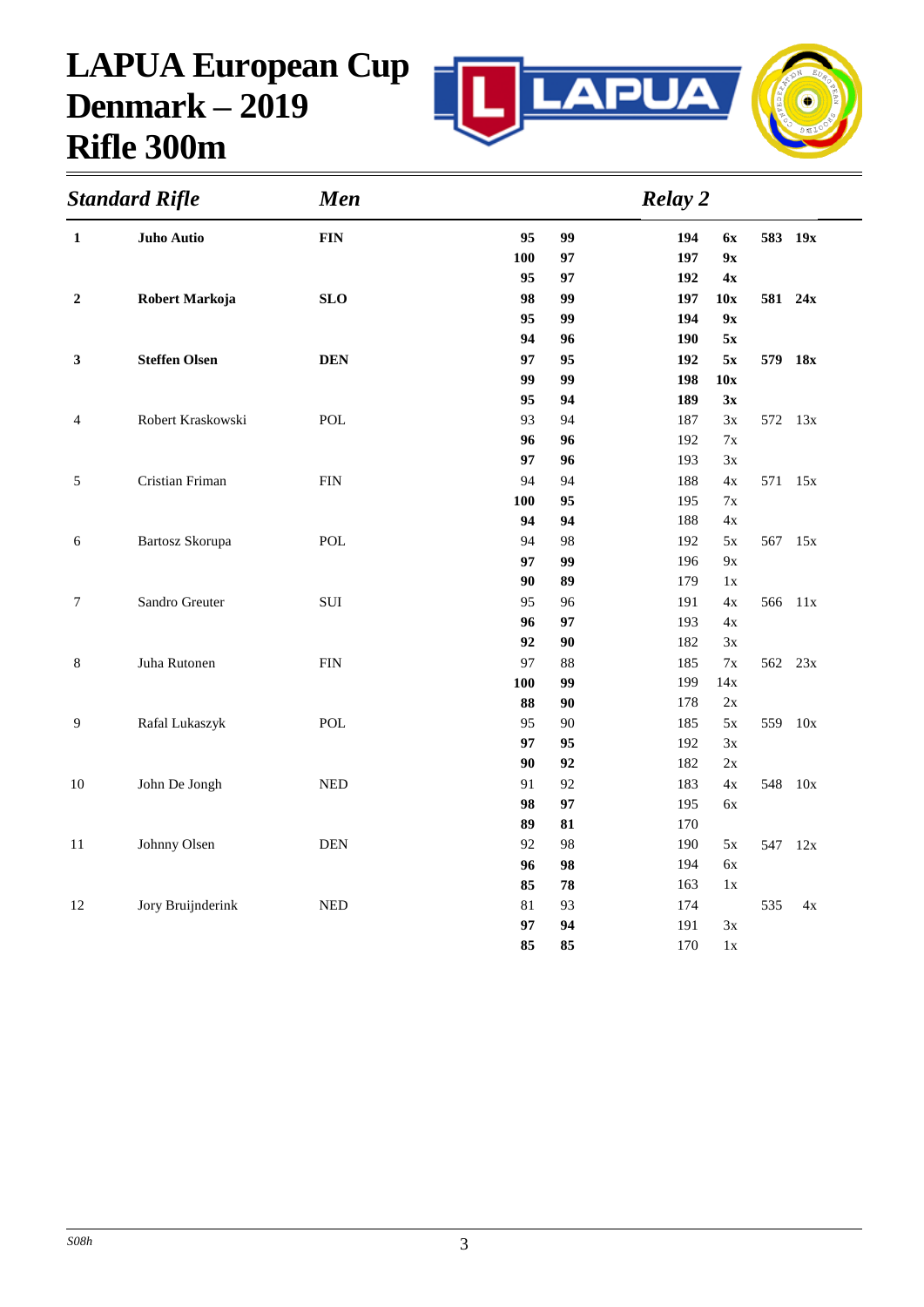

|              | <b>Rifle 60 Prone</b>   | <b>Men</b> |            |            |     |            | <b>Relay 1</b> |            |     |     |  |
|--------------|-------------------------|------------|------------|------------|-----|------------|----------------|------------|-----|-----|--|
| 1            | <b>Per Sandberg</b>     | <b>SWE</b> | 100        | 100        | 99  | <b>100</b> | <b>100</b>     | <b>100</b> | 599 | 33x |  |
| $\mathbf{2}$ | <b>Johan Gustafsson</b> | <b>SWE</b> | 99         | 99         | 100 | 100        | 100            | 99         | 597 | 39x |  |
| 3            | <b>Steffen Olsen</b>    | <b>DEN</b> | 99         | 99         | 100 | 99         | 100            | 99         | 596 | 35x |  |
| 4            | Rafael Bereuter         | <b>SUI</b> | <b>100</b> | <b>100</b> | 99  | <b>100</b> | 98             | 99         | 596 | 27x |  |
| 5            | Aleksi Leppä            | <b>FIN</b> | 97         | <b>100</b> | 99  | <b>100</b> | 99             | 99         | 594 | 29x |  |
| 6            | Daniel Romanczyk        | POL        | 99         | <b>100</b> | 99  | 100        | 99             | 96         | 593 | 30x |  |
| 7            | Robert Markoja          | <b>SLO</b> | 97         | 100        | 99  | 97         | 100            | 100        | 593 | 27x |  |
| 8            | Jesper Pedersen         | <b>DEN</b> | <b>100</b> | 99         | 99  | 99         | 97             | 98         | 592 | 27x |  |
| 9            | Antti Puhakka           | <b>FIN</b> | 100        | 98         | 99  | 97         | <b>100</b>     | 98         | 592 | 26x |  |
| 10           | Fabio Borghini          | <b>ITA</b> | 98         | 98         | 99  | 100        | 98             | 99         | 592 | 24x |  |
| 11           | Dusan Zisko             | <b>SLO</b> | 97         | 96         | 99  | 99         | 100            | <b>100</b> | 591 | 28x |  |
| 12           | <b>Richard Fowke</b>    | <b>GBR</b> | 100        | 97         | 99  | 98         | 97             | 97         | 588 | 27x |  |
| 13           | Jon Thor Sigurdsson     | <b>ISL</b> | 99         | 97         | 97  | 97         | 97             | 99         | 586 | 20x |  |
| 14           | Jory Bruijnderink       | <b>NED</b> | 95         | 98         | 98  | 98         | 99             | 98         | 586 | 18x |  |
| 15           | Eric Janssen            | <b>NED</b> | 99         | 96         | 98  | 96         | 96             | 100        | 585 | 23x |  |
| 16           | Gert De Ridder          | <b>NED</b> | 96         | 96         | 97  | 98         | 97             | 100        | 584 | 27x |  |
| 17           | Piotr Szuszczynski      | POL        | 97         | 96         | 96  | 98         | 99             | 97         | 583 | 27x |  |
| 18           | Sebastian Myhr          | <b>SWE</b> | 95         | 98         | 94  | 97         | 97             | 97         | 578 | 23x |  |
| 19           | Rasmus Pedersen         | <b>DEN</b> | 92         | 93         | 96  | 95         | 93             | 93         | 562 | 8x  |  |

|              | <b>Rifle 60 Prone</b>     | <b>Men</b> |     |            |     |     | <b>Relay 2</b> |     |     |     |  |
|--------------|---------------------------|------------|-----|------------|-----|-----|----------------|-----|-----|-----|--|
| 1            | <b>Gilles Dufaux</b>      | <b>SUI</b> | 100 | 99         | 100 | 100 | 100            | 100 | 599 | 40x |  |
| $\mathbf{2}$ | <b>Rémi Moreno Flores</b> | <b>FRA</b> | 99  | <b>100</b> | 100 | 100 | 100            | 100 | 599 | 37x |  |
| 3            | <b>Simon Aldhouse</b>     | <b>GBR</b> | 99  | 100        | 100 | 100 | 100            | 99  | 598 | 30x |  |
| 4            | Rajmond Debevec           | <b>SLO</b> | 99  | 100        | 99  | 100 | 99             | 100 | 597 | 38x |  |
| 5            | Simone Luigi Verrillo     | <b>ITA</b> | 98  | 100        | 100 | 100 | 100            | 99  | 597 | 31x |  |
| 6            | Carsten Brandt            | <b>DEN</b> | 98  | 100        | 100 | 99  | 99             | 100 | 596 | 35x |  |
|              | Cristian Friman           | <b>FIN</b> | 100 | <b>100</b> | 99  | 100 | 99             | 98  | 596 | 31x |  |
| 8            | <b>Harald Stenvaag</b>    | <b>NOR</b> | 99  | 100        | 100 | 99  | 98             | 100 | 596 | 28x |  |
| 9            | Andrzej Burda             | POL        | 100 | 100        | 98  | 100 | 100            | 98  | 596 | 27x |  |
| 10           | Josip Kuna                | <b>CRO</b> | 100 | 98         | 100 | 97  | 100            | 100 | 595 | 34x |  |
| 11           | Juho Autio                | <b>FIN</b> | 98  | <b>100</b> | 100 | 98  | 100            | 98  | 594 | 33x |  |
| 12           | Tony Lincoln              | <b>GBR</b> | 97  | 99         | 98  | 96  | 97             | 98  | 585 | 22x |  |
| 13           | Jacek Swiety              | POL        | 97  | 97         | 97  | 98  | 98             | 98  | 585 | 20x |  |
| 14           | Szymon Wielgomas          | POL        | 98  | 96         | 97  | 96  | 97             | 99  | 583 | 18x |  |
| 15           | Jens-Ulrik L-Mikkelsen    | <b>DEN</b> | 96  | 94         | 97  | 97  | 97             | 97  | 578 | 23x |  |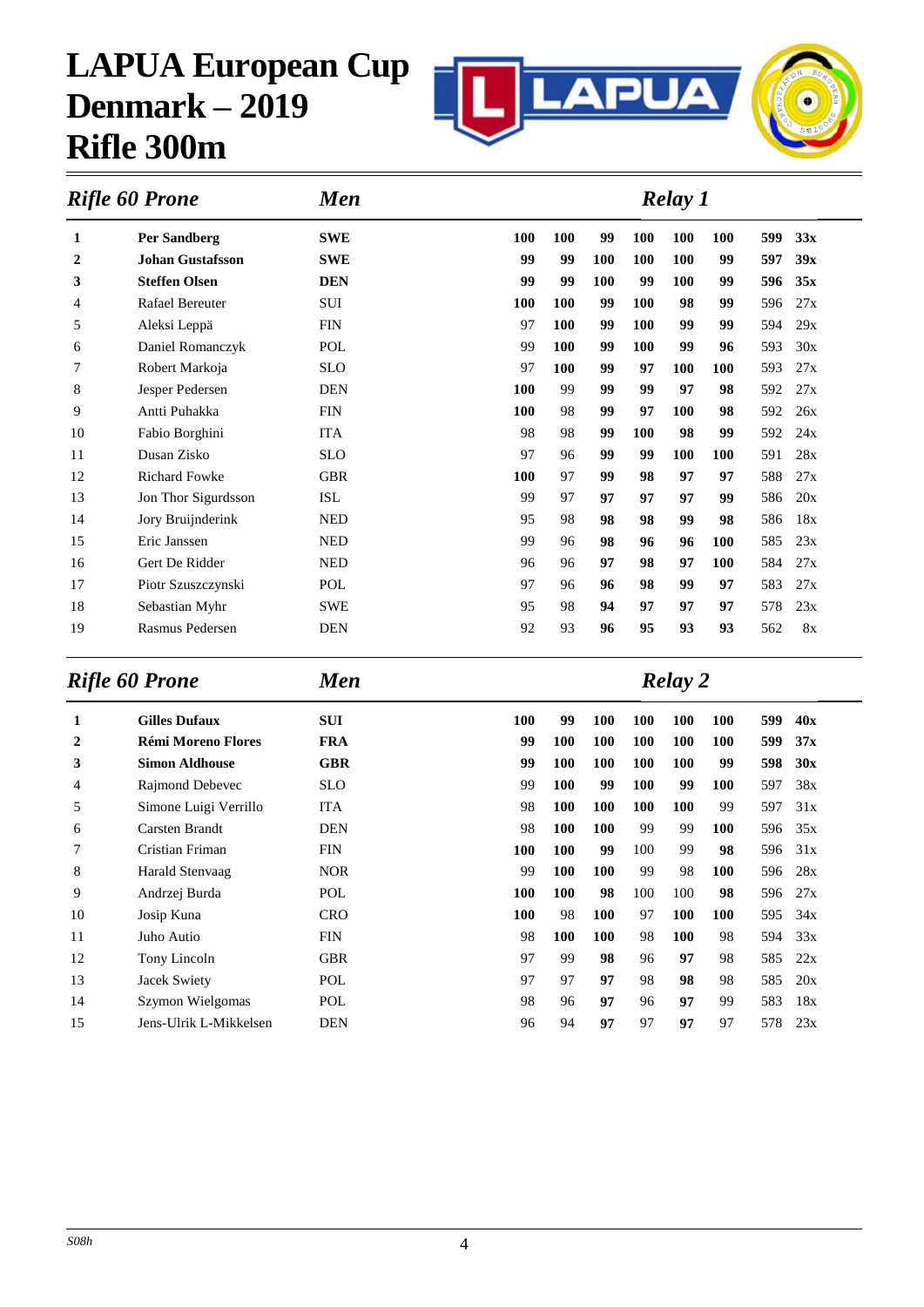

|   | <b>Rifle 60 Prone</b> | <b>Men</b> |    |            |            |     | <b>Relay 3</b> |     |     |                 |
|---|-----------------------|------------|----|------------|------------|-----|----------------|-----|-----|-----------------|
|   | <b>Sandro Greuter</b> | <b>SUI</b> | 99 | 99         | 100        | 100 | 100            | 100 |     | 598 35x         |
| 2 | Juha Rutonen          | <b>FIN</b> | 99 | 100        | 98         | 99  | 96             | 99  |     | $591 \quad 33x$ |
| 3 | <b>Stefan Ahlsved</b> | <b>SWE</b> | 96 | 99         | 99         | 99  | 100            | 98  |     | $591 \t29x$     |
| 4 | Robert Kraskowski     | POL        | 97 | 98         | <b>100</b> | 96  | 99             | 99  | 589 | 27x             |
| 5 | Johnny Olsen          | <b>DEN</b> | 94 | <b>100</b> | 99         | 98  | 99             | 98  | 588 | 23x             |
| 6 | John De Jongh         | <b>NED</b> | 99 | 97         | 96         | 99  | 97             | 97  | 585 | 20x             |

|                | <b>Rifle 60 Prone</b>     | Women      |            |            |            |     |            |            |     |     |  |
|----------------|---------------------------|------------|------------|------------|------------|-----|------------|------------|-----|-----|--|
| 1              | Silvia Guignard           | <b>SUI</b> | 100        | 100        | <b>100</b> | 100 | <b>100</b> | 100        | 600 | 38x |  |
| $\overline{2}$ | Elin Åhlin                | <b>SWE</b> | 100        | 99         | 100        | 99  | 100        | 99         | 597 | 34x |  |
| 3              | <b>Charlotte Jakobsen</b> | <b>DEN</b> | 100        | 100        | 97         | 99  | 100        | 99         | 595 | 30x |  |
| 4              | Paula Wronska             | POL        | 99         | 100        | 100        | 97  | 99         | 99         | 594 | 26x |  |
| 5              | Marina Schnider           | <b>SUI</b> | 98         | 99         | <b>100</b> | 97  | 99         | <b>100</b> | 593 | 25x |  |
| 6              | Lisandra Storai           | <b>FRA</b> | <b>100</b> | 99         | 98         | 99  | 99         | 98         | 593 | 25x |  |
| 7              | Karolina Kowalczyk        | POL        | <b>100</b> | 99         | 97         | 98  | 99         | 99         | 592 | 28x |  |
| 8              | Sylwia Bogacka            | POL        | 98         | 98         | <b>100</b> | 97  | 98         | 97         | 588 | 18x |  |
| 9              | May Elisabeth Nordahl     | NOR.       | 99         | 99         | 99         | 96  | 97         | 97         | 587 | 27x |  |
| 10             | Julie Milliere            | <b>FRA</b> | 97         | 98         | 97         | 99  | 100        | 96         | 587 | 21x |  |
| 11             | Myriam Bruehwiler         | SUI        | 98         | <b>100</b> | 97         | 98  | 98         | 94         | 585 | 23x |  |
| 12             | Louise Mæng               | <b>DEN</b> | 96         | 96         | 98         | 96  | 98         | 98         | 582 | 16x |  |
| 13             | Kristine Rødsgaard        | <b>DEN</b> | 96         | 99         | 97         | 96  | 94         | 95         | 577 | 20x |  |
|                |                           |            |            |            |            |     |            |            |     |     |  |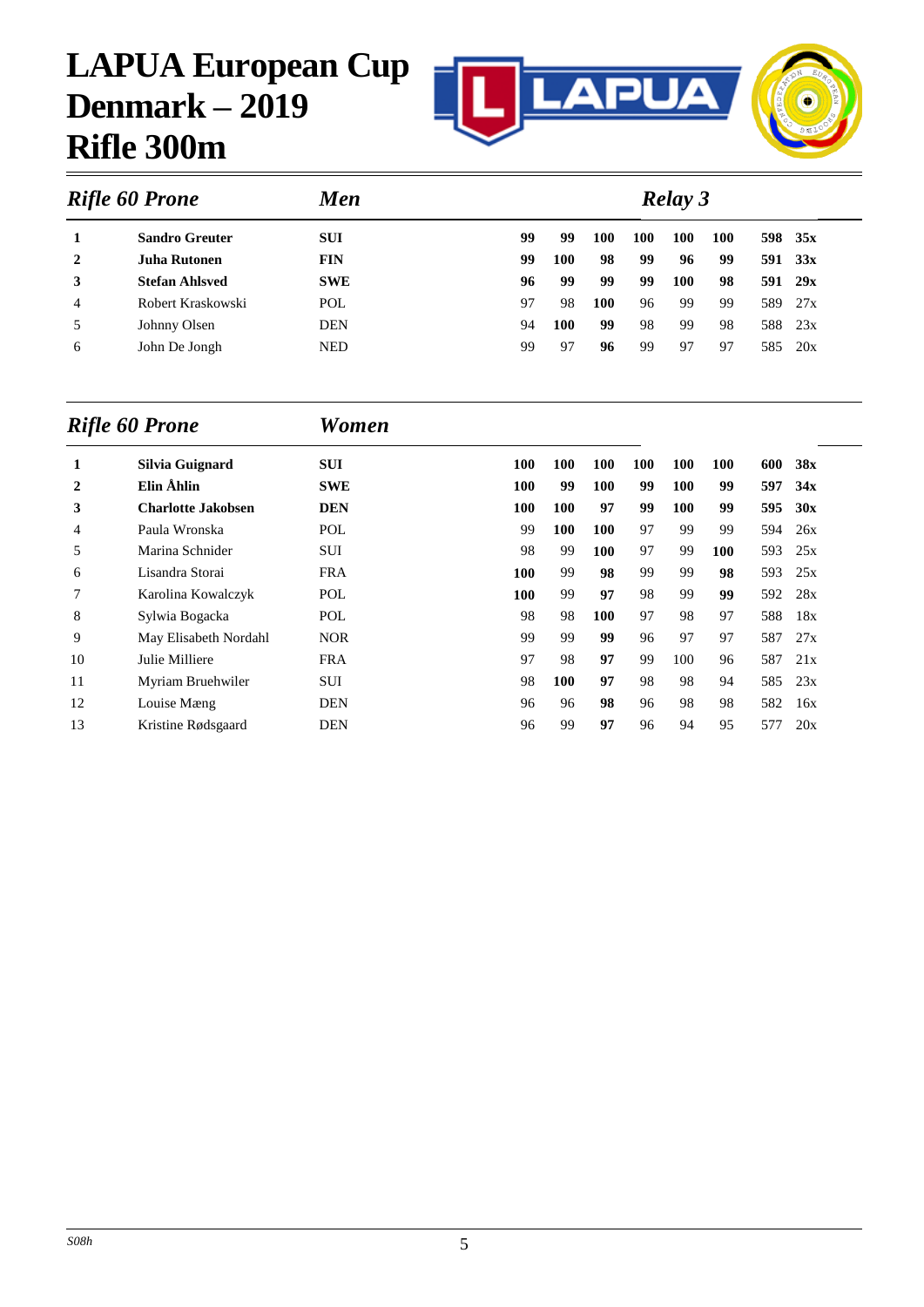

|                  | <b>Rifle 3 Positions</b> | <b>Men</b>  |           |           |           |                  | <b>Relay 1</b> |            |          |     |  |
|------------------|--------------------------|-------------|-----------|-----------|-----------|------------------|----------------|------------|----------|-----|--|
| $\mathbf{1}$     | <b>Gilles Dufaux</b>     | <b>SUI</b>  | 99<br>100 | 99<br>100 | 98<br>100 | <b>100</b><br>99 | 396<br>399     | 25x<br>24x | 1181 63x |     |  |
|                  |                          |             | 96        | 98        | 96        | 96               | 386            | 14x        |          |     |  |
| $\boldsymbol{2}$ | Aleksi Leppä             | ${\bf FIN}$ | 98        | 96        | 97        | 97               | 388            | 9x         | 1178 52x |     |  |
|                  |                          |             | 100       | 100       | 100       | 100              | 400            | 28x        |          |     |  |
|                  |                          |             | 97        | 98        | 98        | 97               | 390            | 15x        |          |     |  |
| 3                | Antti Puhakka            | <b>FIN</b>  | 97        | 95        | 97        | 98               | 387            | 9x         | 1161 35x |     |  |
|                  |                          |             | 99        | 99        | 100       | 98               | 396            | 17x        |          |     |  |
|                  |                          |             | 95        | 95        | 95        | 93               | 378            | 9x         |          |     |  |
| 4                | Peter Sidi               | <b>HUN</b>  | 87        | 94        | 93        | 94               | 368            | 7x         | 1142     | 29x |  |
|                  |                          |             | 96        | 99        | 97        | 96               | 388            | 11x        |          |     |  |
|                  |                          |             | 96        | 97        | 98        | 95               | 386            | 11x        |          |     |  |
| 5                | Bartosz Skorupa          | POL         | 95        | 94        | 96        | 97               | 382            | <b>8x</b>  | 1131     | 23x |  |
|                  |                          |             | 98        | 97        | 93        | 97               | 385            | 13x        |          |     |  |
|                  |                          |             | 90        | 92        | 91        | 91               | 364            | 2x         |          |     |  |
| 6                | Rafal Lukaszyk           | POL         | 97        | 95        | 98        | 97               | 387            | 10x        | 1125     | 20x |  |
|                  |                          |             | 95        | 96        | 98        | 93               | 382            | 7x         |          |     |  |
|                  |                          |             | 85        | 92        | 91        | 88               | 356            | 3x         |          |     |  |
| 7                | Johnny Olsen             | <b>DEN</b>  | 96        | 96        | 90        | 95               | 377            | 10x        | 1123     | 28x |  |
|                  |                          |             | 95        | 99        | 99        | 97               | 390            | 15x        |          |     |  |
|                  |                          |             | 88        | 86        | 89        | 93               | 356            | 3x         |          |     |  |
| 8                | Dusan Zisko              | <b>SLO</b>  | 92        | 94        | 90        | 96               | 372            | 4x         | 1121     | 20x |  |
|                  |                          |             | 97        | 96        | 97        | 96               | 386            | 11x        |          |     |  |
|                  |                          |             | 94        | 90        | 91        | 88               | 363            | 5x         |          |     |  |
| 9                | Daniel Romanczyk         | <b>POL</b>  | 98        | 94        | 93        | 95               | 380            | 9x         | 1113     | 22x |  |
|                  |                          |             | 100       | 96        | 97        | 99               | 392            | 12x        |          |     |  |
|                  |                          |             | 89        | 89        | 83        | 80               | 341            | 1x         |          |     |  |
| 10               | Eric Janssen             | <b>NED</b>  | 89        | 96        | 91        | 97               | 373            | 10x        | 1084     | 20x |  |
|                  |                          |             | 96        | 95        | 93        | 97               | 381            | <b>8x</b>  |          |     |  |
|                  |                          |             | 85        | 81        | 84        | 80               | 330            | 2x         |          |     |  |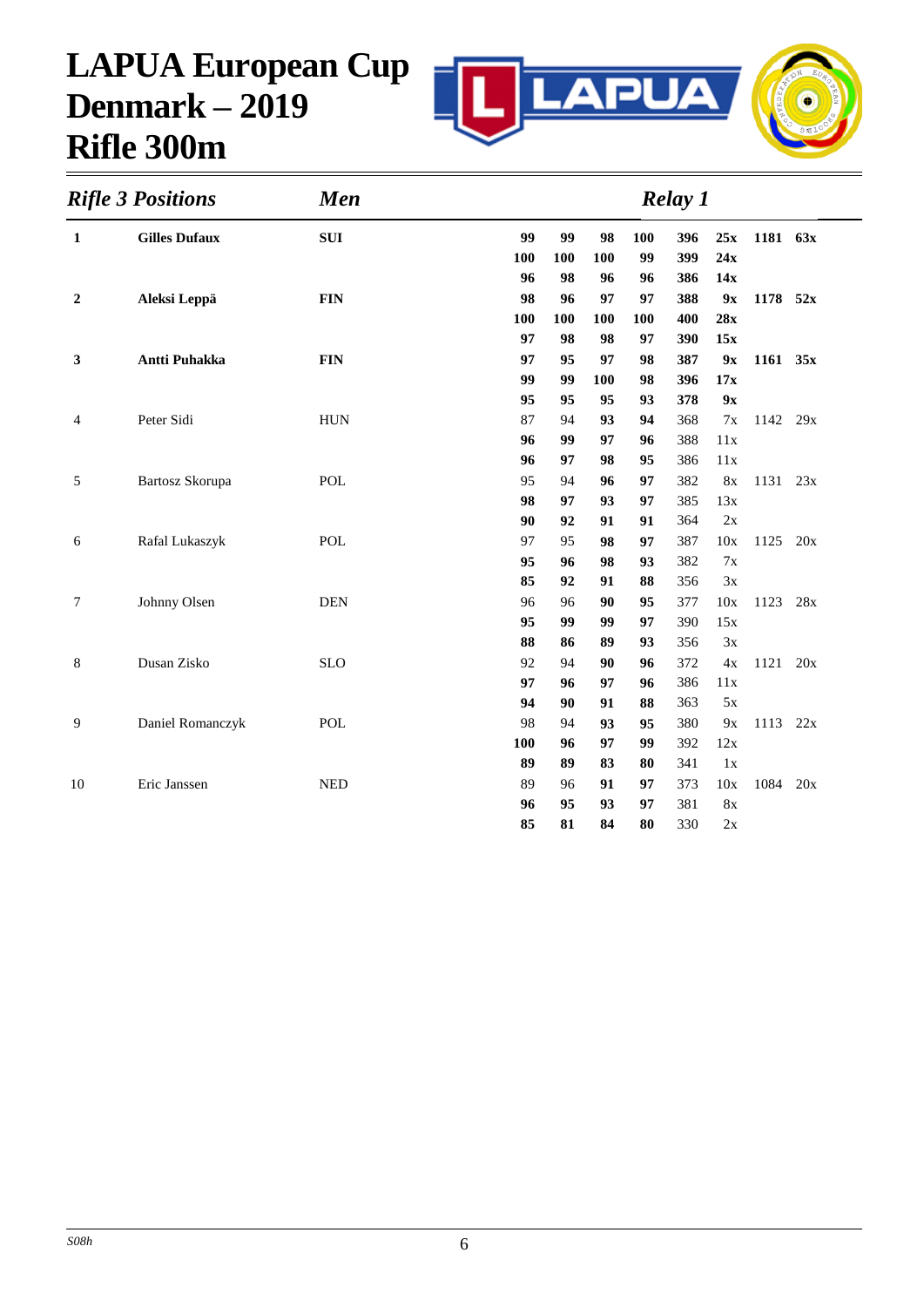

|              | <b>Rifle 3 Positions</b> | <b>Men</b>                  |     |            |            |            | <b>Relay 2</b> |               |          |     |
|--------------|--------------------------|-----------------------------|-----|------------|------------|------------|----------------|---------------|----------|-----|
| $\mathbf{1}$ | <b>Steffen Olsen</b>     | <b>DEN</b>                  | 98  | 98         | 98         | 97         | 391            | 12x           | 1170 34x |     |
|              |                          |                             | 98  | 99         | 99         | 100        | 396            | 14x           |          |     |
|              |                          |                             | 95  | 94         | 98         | 96         | 383            | 8x            |          |     |
| 2            | Robert Kraskowski        | <b>POL</b>                  | 96  | 96         | 97         | 97         | 386            | 8x            | 1168 37x |     |
|              |                          |                             | 99  | 97         | 100        | 97         | 393            | 14x           |          |     |
|              |                          |                             | 98  | 98         | 95         | 98         | 389            | 15x           |          |     |
| 3            | <b>Sandro Greuter</b>    | ${\bf SUI}$                 | 97  | 97         | 97         | 99         | 390            | 16x           | 1166     | 49x |
|              |                          |                             | 99  | 99         | 99         | 99         | 396            | 26x           |          |     |
|              |                          |                             | 95  | 96         | 98         | 91         | 380            | 7x            |          |     |
| 4            | Robert Markoja           | <b>SLO</b>                  | 99  | 99         | 97         | 97         | 392            | 19x           | 1165 45x |     |
|              |                          |                             | 98  | 97         | 98         | 98         | 391            | 18x           |          |     |
|              |                          |                             | 93  | 97         | 96         | 96         | 382            | 8x            |          |     |
| 5            | Rajmond Debevec          | <b>SLO</b>                  | 87  | <b>100</b> | 97         | 97         | 381            | 15x           | 1164     | 46x |
|              |                          |                             | 100 | 99         | 100        | 98         | 397            | 19x           |          |     |
|              |                          |                             | 99  | 98         | 94         | 95         | 386            | 12x           |          |     |
| 6            | Juho Autio               | <b>FIN</b>                  | 96  | 98         | 95         | 96         | 385            | 13x           | 1155 44x |     |
|              |                          |                             | 96  | 98         | <b>100</b> | 99         | 393            | 19x           |          |     |
|              |                          |                             | 91  | 95         | 95         | 96         | 377            | 12x           |          |     |
| 7            | Rafael Bereuter          | $\rm SUI$                   | 99  | 98         | 93         | 95         | 385            | 9x            | 1153     | 34x |
|              |                          |                             | 100 | 97         | 98         | 98         | 393            | 18x           |          |     |
|              |                          |                             | 94  | 91         | 95         | 95         | 375            | 7x            |          |     |
| 8            | Cristian Friman          | <b>FIN</b>                  | 94  | 97         | 95         | 88         | 374            | 18x           | 1141     | 39x |
|              |                          |                             | 97  | 97         | 99         | 98         | 391            | 14x           |          |     |
|              |                          |                             | 95  | 96         | 93         | 92         | 376            | $7\mathrm{x}$ |          |     |
| 9            | Juha Rutonen             | <b>FIN</b>                  | 99  | 94         | 94         | 94         | 381            | 3x            | 1137     | 23x |
|              |                          |                             | 98  | 97         | 97         | 99         | 391            | 17x           |          |     |
|              |                          |                             | 89  | 93         | 88         | 95         | 365            | 3x            |          |     |
| 10           | John De Jongh            | <b>NED</b>                  | 91  | 96         | 90         | 94         | 371            | 5x            | 1125     | 25x |
|              |                          |                             | 97  | 98         | 96         | 97         | 388            | 13x           |          |     |
|              |                          |                             | 95  | 87         | 90         | 94         | 366            | 7x            |          |     |
| 11           | Jens-Ulrik L-Mikkelsen   | <b>DEN</b>                  | 88  | 89         | 97         | 94         | 368            | 6x            | 1117     | 18x |
|              |                          |                             | 91  | 91         | 95         | 95         | 372            | 4x            |          |     |
|              |                          |                             | 93  | 93         | 95         | 96         | 377            | 8x            |          |     |
| 12           | Peter Hansen             | <b>DEN</b>                  | 91  | 92         | 94         | 93         | 370            | $3x$          | 1116 19x |     |
|              |                          |                             | 93  | 97         | 94         | 97         | 381            | 9x            |          |     |
|              |                          |                             | 90  | 91         | 94         | 90         | 365            | $7\mathrm{x}$ |          |     |
| 13           | Jory Bruijnderink        | $\ensuremath{\mathsf{NED}}$ | 90  | 88         | 94         | 94         | 366            | $3x$          | 1073 19x |     |
|              |                          |                             | 94  | 99         | 94         | 98         | 385            | 13x           |          |     |
|              |                          |                             | 86  | ${\bf 77}$ | ${\bf 87}$ | ${\bf 72}$ | 322            | $3x$          |          |     |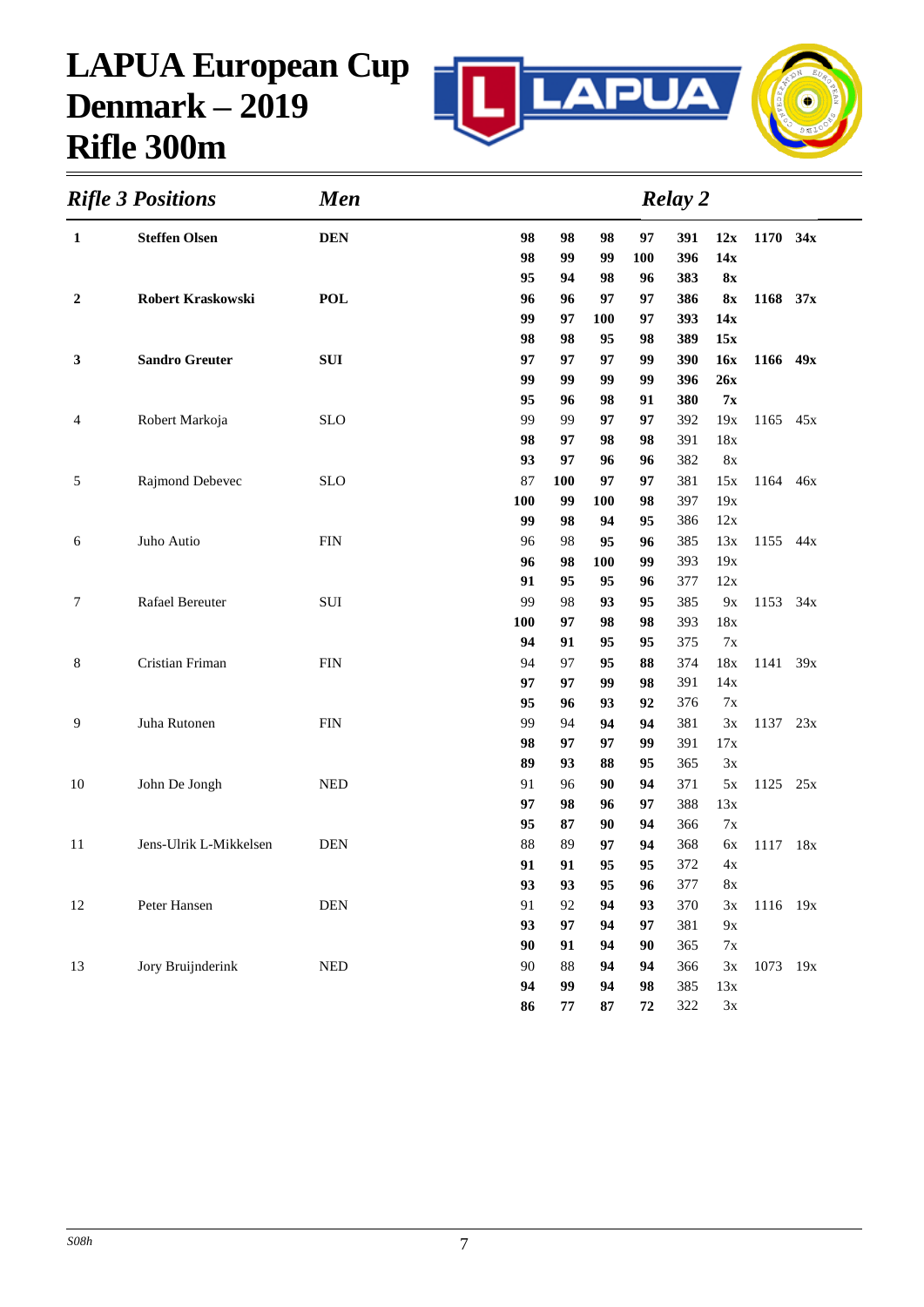

|                | <b>Rifle 3 Positions</b>   | Women      |     |     |     |     |     |           |          |     |  |
|----------------|----------------------------|------------|-----|-----|-----|-----|-----|-----------|----------|-----|--|
| 1              | Silvia Guignard            | <b>SUI</b> | 100 | 96  | 98  | 96  | 390 | 17x       | 1174     | 50x |  |
|                |                            |            | 100 | 98  | 100 | 100 | 398 | 23x       |          |     |  |
|                |                            |            | 96  | 94  | 98  | 98  | 386 | 10x       |          |     |  |
| $\overline{2}$ | Elin Åhlin                 | <b>SWE</b> | 98  | 98  | 98  | 97  | 391 | 12x       | 1169     | 43x |  |
|                |                            |            | 99  | 98  | 99  | 99  | 395 | 20x       |          |     |  |
|                |                            |            | 95  | 98  | 95  | 95  | 383 | 11x       |          |     |  |
| 3              | <b>Jenny Tovseth Vatne</b> | <b>NOR</b> | 99  | 95  | 96  | 99  | 389 | 13x       | 1156 31x |     |  |
|                |                            |            | 96  | 96  | 100 | 98  | 390 | 12x       |          |     |  |
|                |                            |            | 95  | 94  | 92  | 96  | 377 | <b>6x</b> |          |     |  |
| 4              | Marina Schnider            | SUI        | 97  | 96  | 98  | 97  | 388 | 14x       | 1152     | 28x |  |
|                |                            |            | 92  | 99  | 94  | 97  | 382 | 9x        |          |     |  |
|                |                            |            | 94  | 98  | 96  | 94  | 382 | 5x        |          |     |  |
| 5              | Karolina Kowalczyk         | POL        | 97  | 96  | 97  | 97  | 387 | 9x        | 1150     | 33x |  |
|                |                            |            | 98  | 97  | 99  | 99  | 393 | 17x       |          |     |  |
|                |                            |            | 97  | 89  | 92  | 92  | 370 | 7x        |          |     |  |
| 6              | Myriam Bruehwiler          | SUI        | 85  | 92  | 96  | 90  | 363 | 2x        | 1125     | 25x |  |
|                |                            |            | 99  | 100 | 97  | 97  | 393 | 16x       |          |     |  |
|                |                            |            | 91  | 97  | 92  | 89  | 369 | 7x        |          |     |  |
| 7              | Paula Wronska              | POL        | 92  | 92  | 90  | 91  | 365 | 6x        | 1124     | 29x |  |
|                |                            |            | 98  | 99  | 97  | 97  | 391 | 19x       |          |     |  |
|                |                            |            | 91  | 90  | 93  | 94  | 368 | 4x        |          |     |  |
| 8              | Sylwia Bogacka             | POL        | 93  | 95  | 97  | 92  | 377 | 8x        | 1113     | 22x |  |
|                |                            |            | 94  | 95  | 95  | 93  | 377 | 8x        |          |     |  |
|                |                            |            | 92  | 94  | 84  | 89  | 359 | 6x        |          |     |  |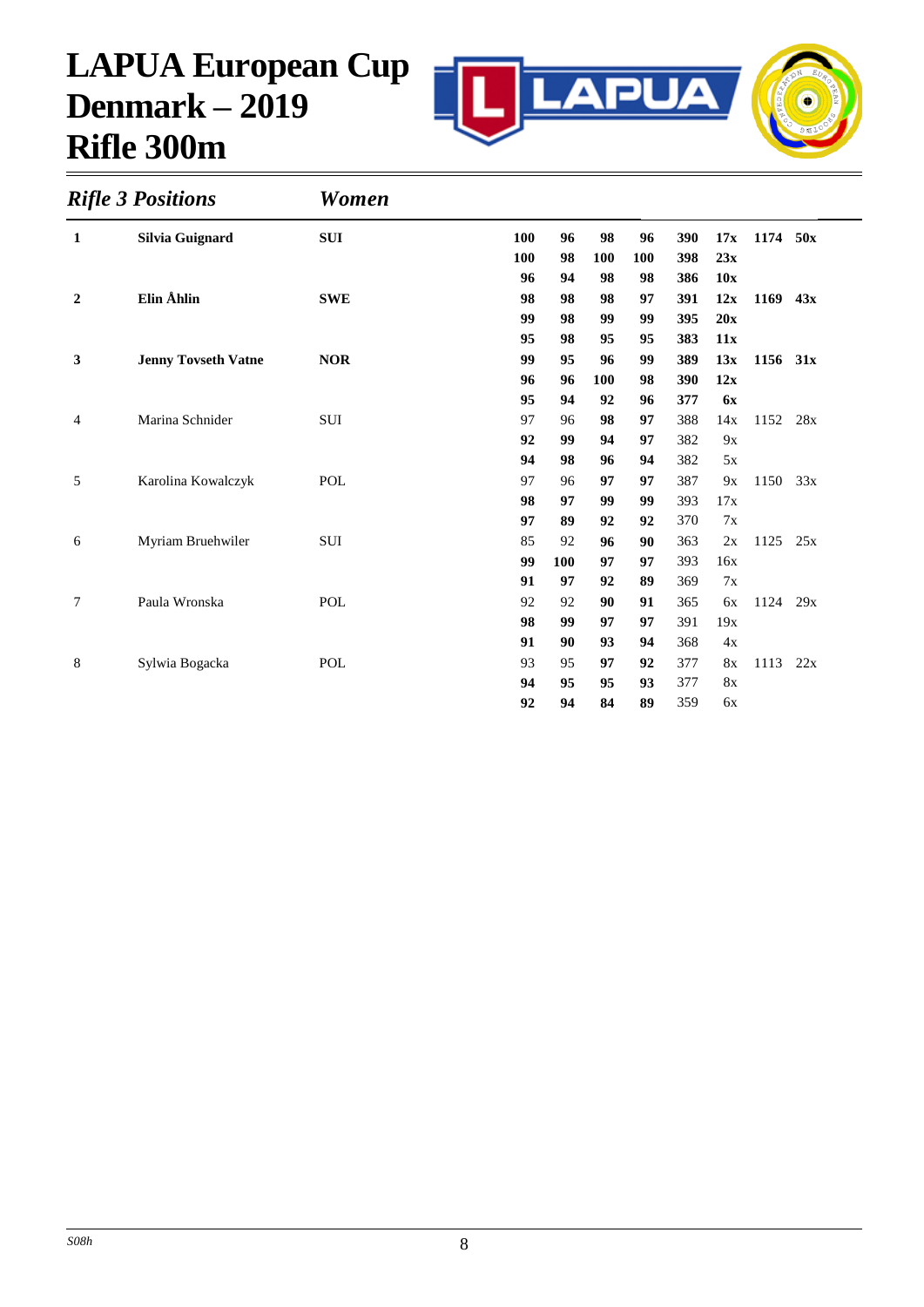

|              | <i><b>Qualification</b></i> | 60 prone Men | <i><b>Qualification</b></i><br>99<br>100<br>599<br>100<br>100<br>100<br>100<br>100<br>100<br>99<br>100<br>599<br>100<br><b>100</b> |     |            |     |            |            |     |     |
|--------------|-----------------------------|--------------|------------------------------------------------------------------------------------------------------------------------------------|-----|------------|-----|------------|------------|-----|-----|
| 1            | <b>Gilles Dufaux</b>        | <b>SUI</b>   |                                                                                                                                    |     |            |     |            |            |     | 49x |
| $\mathbf{2}$ | <b>Steffen Olsen</b>        | <b>DEN</b>   |                                                                                                                                    |     |            |     |            |            |     | 35x |
| 3            | <b>Rajmond Debevec</b>      | <b>SLO</b>   | <b>100</b>                                                                                                                         | 100 | <b>100</b> | 99  | 100        | <b>100</b> | 599 | 35x |
| 4            | Rémi Moreno Flores          | <b>FRA</b>   | 99                                                                                                                                 | 100 | <b>100</b> | 100 | 100        | <b>100</b> | 599 | 33x |
| 5            | Johan Gustafsson            | <b>SWE</b>   | 100                                                                                                                                | 99  | 99         | 100 | 99         | <b>100</b> | 597 | 42x |
| 6            | <b>Carsten Brandt</b>       | <b>DEN</b>   | 100                                                                                                                                | 99  | 100        | 99  | 99         | 100        | 597 | 38x |
| 7            | Daniel Romanczyk            | POL          | 100                                                                                                                                | 100 | 100        | 100 | 99         | 98         | 597 | 38x |
| 8            | Per Sandberg                | <b>SWE</b>   | 98                                                                                                                                 | 100 | 99         | 99  | 100        | 100        | 596 | 37x |
| 9            | Aleksi Leppä                | <b>FIN</b>   | 99                                                                                                                                 | 100 | 100        | 97  | <b>100</b> | <b>100</b> | 596 | 35x |
| 10           | Robert Markoja              | <b>SLO</b>   | 99                                                                                                                                 | 99  | 99         | 100 | 100        | 99         | 596 | 26x |
| 11           | Stefan Ahlsved              | <b>SWE</b>   | 99                                                                                                                                 | 99  | 99         | 98  | 100        | 100        | 595 | 30x |
| 12           | Rafael Bereuter             | <b>SUI</b>   | 98                                                                                                                                 | 100 | 100        | 97  | 99         | <b>100</b> | 594 | 25x |
| 13           | Cristian Friman             | <b>FIN</b>   | 99                                                                                                                                 | 99  | 97         | 99  | 99         | <b>100</b> | 593 | 36x |
| 14           | Sandro Greuter              | <b>SUI</b>   | 98                                                                                                                                 | 99  | 98         | 99  | 100        | 99         | 593 | 36x |
| 15           | Simon Aldhouse              | <b>GBR</b>   | 100                                                                                                                                | 99  | 100        | 99  | 96         | 99         | 593 | 28x |
| 16           | Juha Rutonen                | <b>FIN</b>   | 99                                                                                                                                 | 99  | 98         | 99  | 99         | 98         | 592 | 25x |
| 17           | Jesper Pedersen             | <b>DEN</b>   | 99                                                                                                                                 | 98  | 99         | 99  | 99         | 98         | 592 | 22x |
| 18           | Simone Luigi Verrillo       | <b>ITA</b>   | 99                                                                                                                                 | 98  | 99         | 99  | 99         | 98         | 592 | 22x |
| 19           | Rafal Lukaszyk              | POL          | 91                                                                                                                                 | 94  | 98         | 98  | 97         | 92         | 570 | 15x |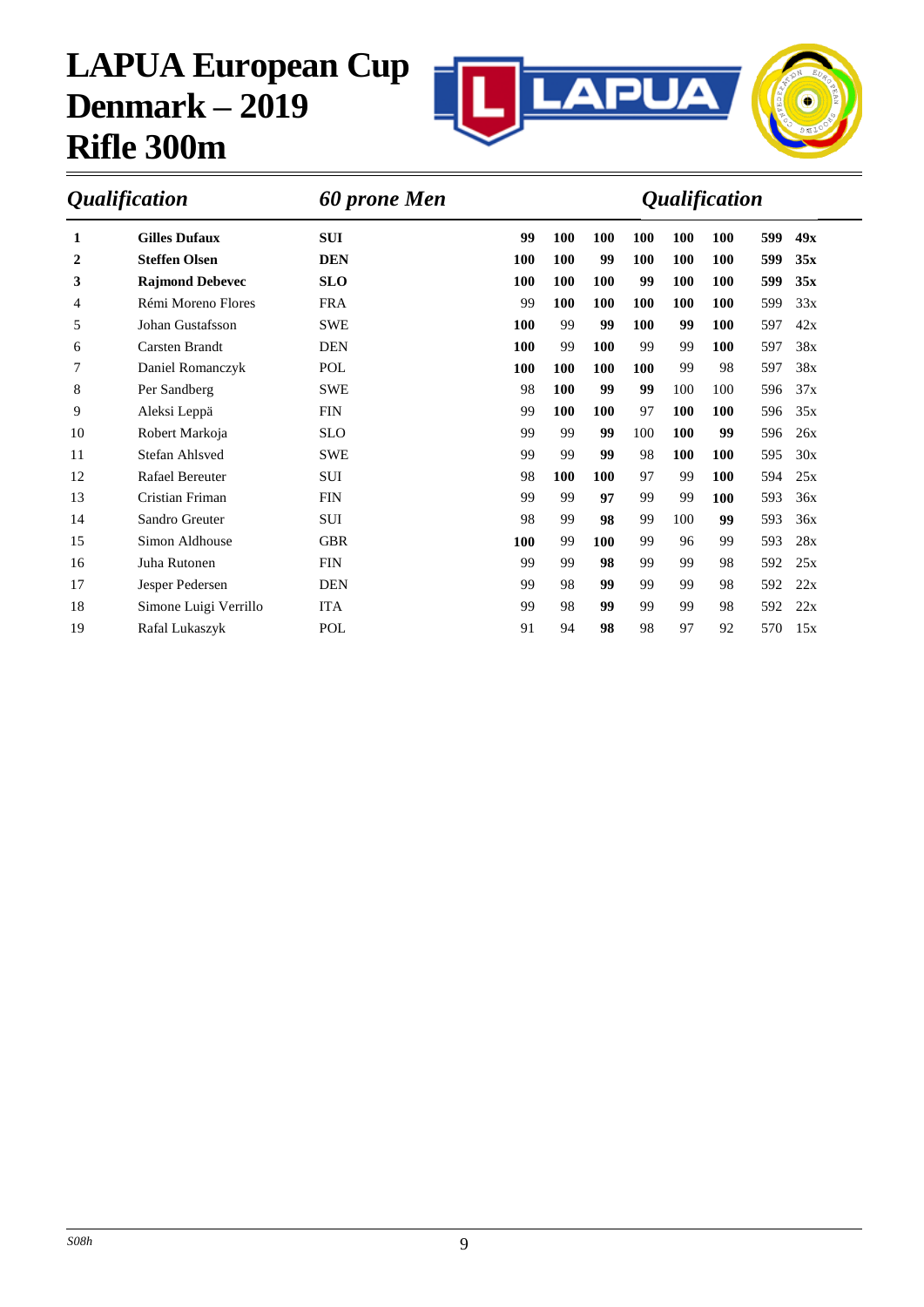

|    | <i><b>Qualification</b></i> | <b>Standard Rifle</b> |           |            | <i><b>Qualification</b></i> |     |     |               |  |
|----|-----------------------------|-----------------------|-----------|------------|-----------------------------|-----|-----|---------------|--|
| 1  | Robert Markoja              | <b>SLO</b>            | 98        | <b>100</b> | 198                         |     |     | 585 18x       |  |
|    |                             |                       | 100       | 99         | 199                         |     |     |               |  |
|    |                             |                       | 96        | 92         | 188                         | 18x |     |               |  |
| 2  | <b>Peter Sidi</b>           | <b>HUN</b>            | 99        | 96         | 195                         |     |     | 583 28x       |  |
|    |                             |                       | 99        | 98         | 197                         |     |     |               |  |
|    |                             |                       | 92        | 99         | 191                         | 28x |     |               |  |
| 3  | Robert Kraskowski           | <b>POL</b>            | 98        | 95         | 193                         |     |     | 582 22x       |  |
|    |                             |                       | 96        | 100        | 196                         |     |     |               |  |
|    |                             |                       | 98        | 95         | 193                         | 22x |     |               |  |
| 4  | Gilles Dufaux               | SUI                   | 99        | 95         | 194                         |     |     | 581 23x       |  |
|    |                             |                       | 98        | 98         | 196                         |     |     |               |  |
|    |                             |                       | 95        | 96         | 191                         | 23x |     |               |  |
| 5  | Rajmond Debevec             | <b>SLO</b>            | 96        | 97         | 193                         |     |     | 579 22x       |  |
|    |                             |                       | 100<br>95 | 99         | 199                         |     |     |               |  |
|    | Sandro Greuter              | SUI                   | 95        | 92<br>97   | 187                         | 22x |     | 578 20x       |  |
| 6  |                             |                       | 99        | 99         | 192<br>198                  |     |     |               |  |
|    |                             |                       | 93        | 95         | 188                         | 20x |     |               |  |
| 7  | Steffen Olsen               | DEN                   | 98        | 98         | 196                         |     |     | 576 20x       |  |
|    |                             |                       | 99        | 96         | 195                         |     |     |               |  |
|    |                             |                       | 92        | 93         | 185                         | 20x |     |               |  |
| 8  | Rafael Bereuter             | SUI                   | 97        | 96         | 193                         |     |     | 576 18x       |  |
|    |                             |                       | 100       | 99         | 199                         |     |     |               |  |
|    |                             |                       | 98        | 86         | 184                         | 18x |     |               |  |
| 9  | Antti Puhakka               | <b>FIN</b>            | 95        | 96         | 191                         |     |     | 574 21x       |  |
|    |                             |                       | 99        | 99         | 198                         |     |     |               |  |
|    |                             |                       | 98        | 87         | 185                         | 21x |     |               |  |
| 10 | Cristian Friman             | <b>FIN</b>            | 92        | 95         | 187                         |     | 574 | 8x            |  |
|    |                             |                       | 98        | 98         | 196                         |     |     |               |  |
|    |                             |                       | 94        | 97         | 191                         | 8x  |     |               |  |
| 11 | Aleksi Leppä                | <b>FIN</b>            | 92        | 95         | 187                         |     | 573 | 20x           |  |
|    |                             |                       | 98        | 99         | 197                         |     |     |               |  |
|    |                             |                       | 93        | 96         | 189                         | 20x |     |               |  |
| 12 | Juho Autio                  | <b>FIN</b>            | 83        | 94         | 177                         |     |     | 568 14x       |  |
|    |                             |                       | 100       | <b>100</b> | 200                         |     |     |               |  |
|    |                             |                       | 95        | 96         | 191                         | 14x |     |               |  |
| 13 | Juha Rutonen                | <b>FIN</b>            | 91        | 95         | 186                         |     |     | 566 17x       |  |
|    |                             |                       | 100       | <b>100</b> | 200                         |     |     |               |  |
|    |                             |                       | 95        | 85         | 180                         | 17x |     |               |  |
| 14 | Bartosz Skorupa             | POL                   | 91        | 92         | 183                         |     | 559 | $8\mathrm{x}$ |  |
|    |                             |                       | 96        | 96         | 192                         |     |     |               |  |
|    |                             |                       | 94        | 90         | 184                         | 8x  |     |               |  |
| 15 | Daniel Romanczyk            | POL                   | 88        | 93         | 181                         |     | 559 | $7\mathrm{x}$ |  |
|    |                             |                       | 98        | 95         | 193                         |     |     |               |  |
|    |                             |                       | 91        | 94         | 185                         | 7x  |     |               |  |
| 16 | Dusan Zisko                 | $\rm SLO$             | 86        | 92         | 178                         |     |     | 556 13x       |  |
|    |                             |                       | 95        | 98         | 193                         |     |     |               |  |
|    |                             |                       | 92        | 93         | 185                         | 13x |     |               |  |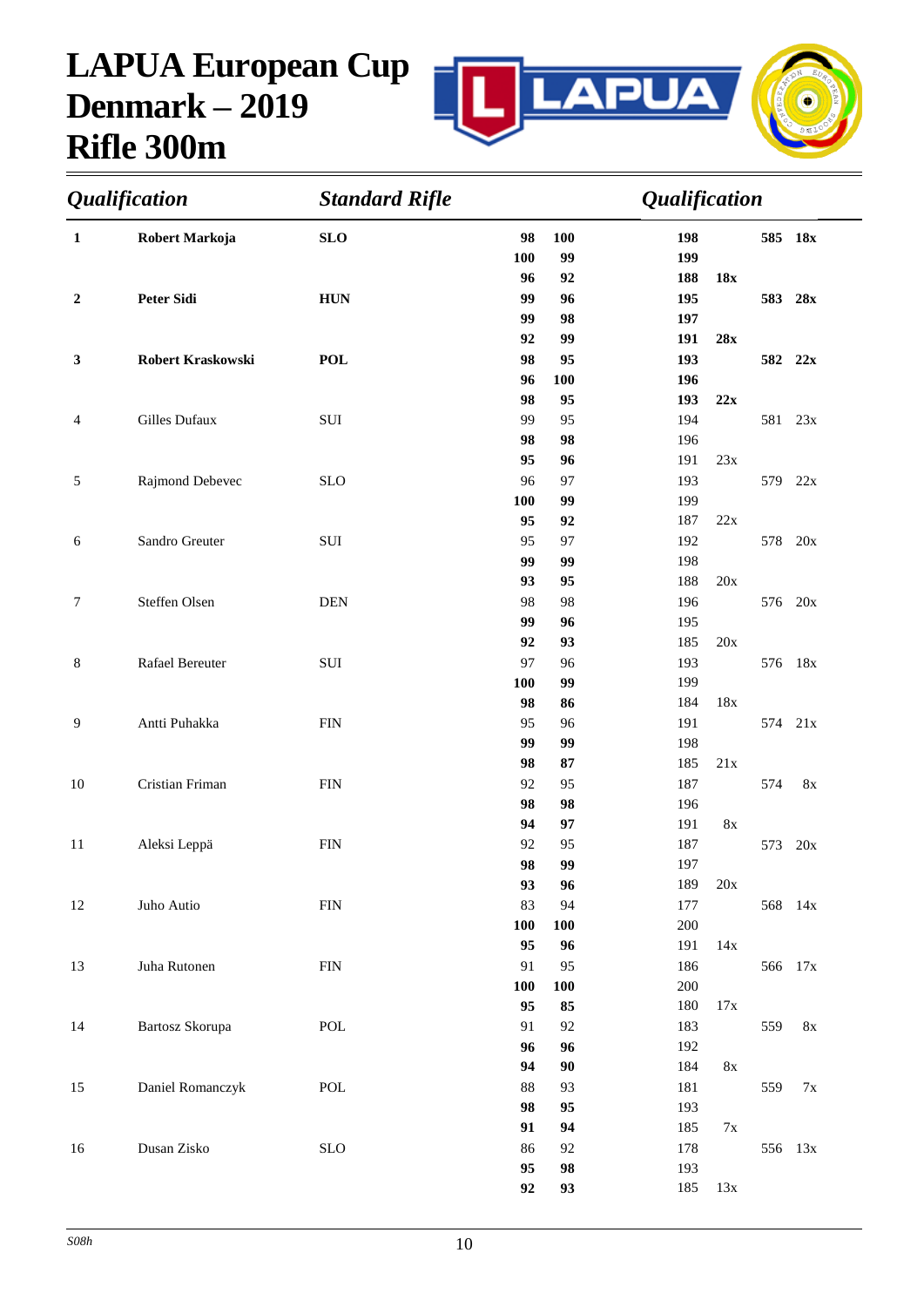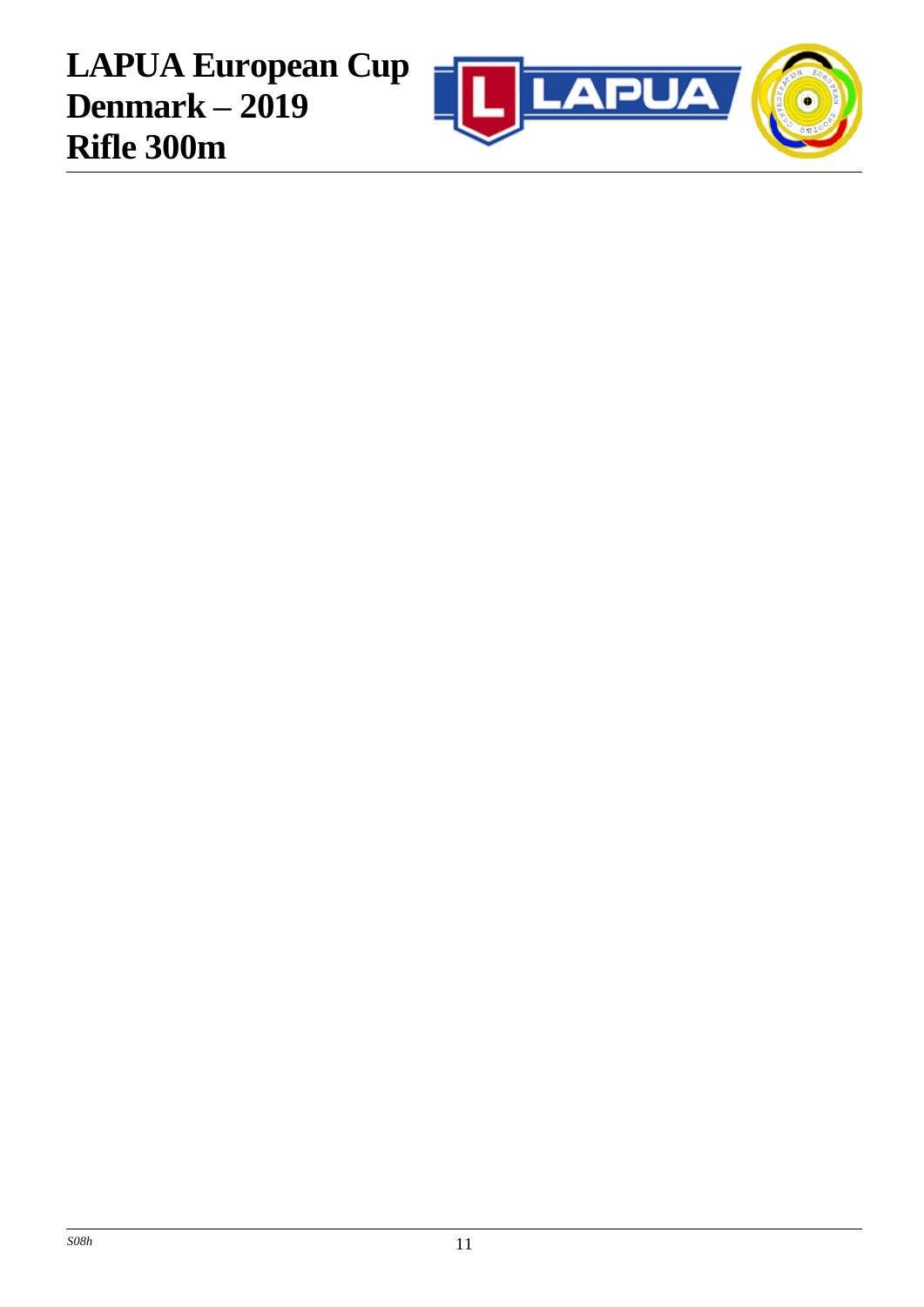

|    | <i><b>Qualification</b></i> | <b>3 Positions Men</b>      |            |     |            |            | <i><b>Qualification</b></i> |       |          |     |
|----|-----------------------------|-----------------------------|------------|-----|------------|------------|-----------------------------|-------|----------|-----|
| 1  | <b>Gilles Dufaux</b>        | ${\bf SUI}$                 | 97         | 98  | 97         | 100        | 392                         |       | 1177 55x |     |
|    |                             |                             | 99         | 100 | 100        | 100        | 399                         |       |          |     |
|    |                             |                             | 93         | 98  | 97         | 98         | 386                         | 55x   |          |     |
| 2  | <b>Sandro Greuter</b>       | <b>SUI</b>                  | 95         | 99  | 100        | 99         | 393                         |       | 1177     |     |
|    |                             |                             | 99         | 98  | <b>100</b> | <b>100</b> | 397                         |       |          |     |
|    |                             |                             | 96         | 96  | 96         | 99         | 387                         |       |          |     |
| 3  | Robert Markoja              | <b>SLO</b>                  | 99         | 99  | 98         | 99         | 395                         |       | 1176 40x |     |
|    |                             |                             | 100        | 99  | 98         | 99         | 396                         |       |          |     |
|    |                             |                             | 98         | 97  | 94         | 96         | 385                         | 40x   |          |     |
| 4  | Rajmond Debevec             | <b>SLO</b>                  | <b>100</b> | 99  | 99         | 97         | 395                         |       | 1172 59x |     |
|    |                             |                             | <b>100</b> | 100 | <b>100</b> | 99         | 399                         |       |          |     |
|    |                             |                             | 98         | 96  | 95         | 89         | 378                         | 59x   |          |     |
| 5  | Robert Kraskowski           | POL                         | 99         | 99  | 95         | 97         | 390                         |       | 1170     | 47x |
|    |                             |                             | 99         | 99  | 98         | 98         | 394                         |       |          |     |
|    |                             |                             | 98         | 95  | 96         | 97         | 386                         | 47x   |          |     |
| 6  | Aleksi Leppä                | <b>FIN</b>                  | 97         | 97  | 95         | 97         | 386                         |       | 1170     | 43x |
|    |                             |                             | 98         | 99  | 100        | 99         | 396                         |       |          |     |
|    |                             |                             | 97         | 96  | 97         | 98         | 388                         | 43x   |          |     |
| 7  | Rafael Bereuter             | SUI                         | 99         | 99  | 99         | 98         | 395                         |       | 1168 50x |     |
|    |                             |                             | 99         | 99  | 98         | 98         | 394                         |       |          |     |
|    |                             |                             | 95         | 95  | 96         | 93         | 379                         | 50x   |          |     |
| 8  | Juho Autio                  | <b>FIN</b>                  | 97         | 97  | 98         | 96         | 388                         |       | 1163     | 60x |
|    |                             |                             | 99         | 100 | 99         | <b>100</b> | 398                         |       |          |     |
|    |                             |                             | 95         | 94  | 94         | 94         | 377                         | 60x   |          |     |
| 9  | Cristian Friman             | <b>FIN</b>                  | 96         | 97  | 96         | 95         | 384                         |       | 1161     | 36x |
|    |                             |                             | 96         | 99  | 99         | 98         | 392                         |       |          |     |
|    |                             |                             | 97         | 96  | 99         | 93         | 385                         | 36x   |          |     |
| 10 | Steffen Olsen               | DEN                         | 94         | 97  | 98         | 98         | 387                         |       | 1159     | 45x |
|    |                             |                             | 99         | 100 | 97         | 99         | 395                         |       |          |     |
|    |                             |                             | 93         | 97  | 96         | 91         | 377                         | 45x   |          |     |
| 11 | Antti Puhakka               | <b>FIN</b>                  | 95         | 98  | 94         | 96         | 383                         |       | 1157     | 39x |
|    |                             |                             | 99         | 100 | 99         | 100        | 398                         |       |          |     |
|    |                             |                             | 94         | 93  | 96         | 93         | 376                         | 39x   |          |     |
| 12 | Rafal Lukaszyk              | POL                         | 95         | 96  | 94         | 95         | 380                         |       | 1154 28x |     |
|    |                             |                             | 97         | 97  | 99         | 98         | 391                         |       |          |     |
|    |                             |                             | 95         | 97  | 95         | 96         | 383                         | $28x$ |          |     |
| 13 | Dusan Zisko                 | <b>SLO</b>                  | 94         | 94  | 96         | 93         | 377                         |       | 1140 25x |     |
|    |                             |                             | 98         | 96  | 95         | 99         | 388                         |       |          |     |
|    |                             |                             | 92         | 94  | 93         | 96         | 375                         | 25x   |          |     |
| 14 | Bartosz Skorupa             | POL                         | 94         | 93  | 97         | 92         | 376                         |       | 1132 24x |     |
|    |                             |                             | 95         | 99  | 97         | 97         | 388                         |       |          |     |
|    |                             |                             | 94         | 93  | 93         | 88         | 368                         | 24x   |          |     |
| 15 | Juha Rutonen                | ${\rm FIN}$                 | 94         | 97  | 93         | 97         | 381                         |       | 1131 37x |     |
|    |                             |                             | 98         | 99  | 100        | 99         | 396                         |       |          |     |
|    |                             |                             | 80         | 92  | 92         | 90         | 354                         | 37x   |          |     |
| 16 | Johnny Olsen                | $\mathop{\rm DEN}\nolimits$ | 92         | 94  | 93         | 91         | 370                         |       | 1108 17x |     |
|    |                             |                             | 93         | 96  | 93         | 94         | 376                         |       |          |     |
|    |                             |                             | 90         | 88  | 93         | 91         | 362                         | 17x   |          |     |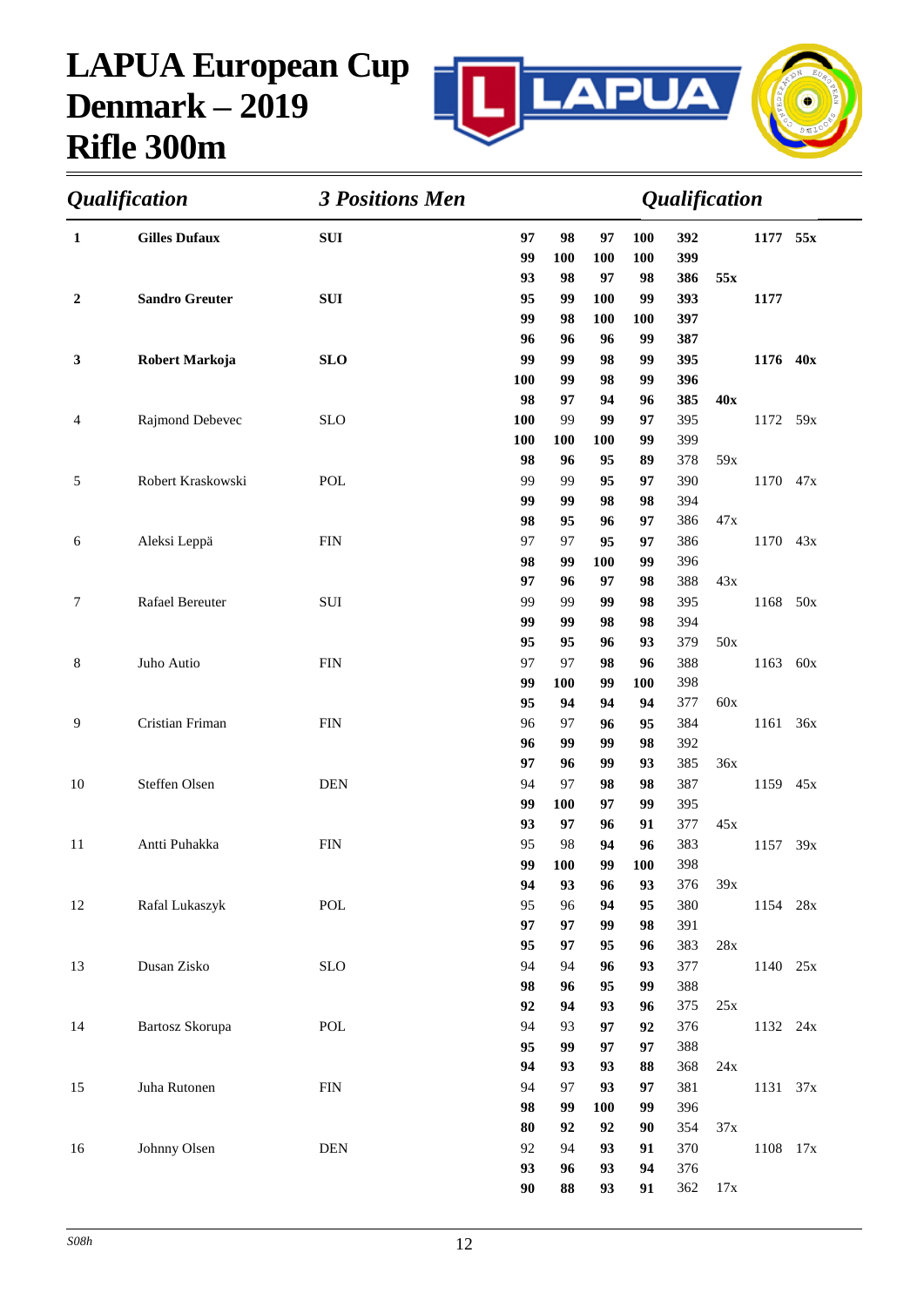| <i>Qualification</i> |               | 3 Positions Men | <i>Qualification</i> |    |          |      |       |     |              |  |  |
|----------------------|---------------|-----------------|----------------------|----|----------|------|-------|-----|--------------|--|--|
| 17                   | John De Jongh | <b>NED</b>      | 89                   |    | 91 92 93 |      | - 365 |     | $1106 - 29x$ |  |  |
|                      |               |                 | 97                   | 97 | 98       | - 99 | - 391 |     |              |  |  |
|                      |               |                 | 90                   | 90 | 85       | 85   | 350   | 29x |              |  |  |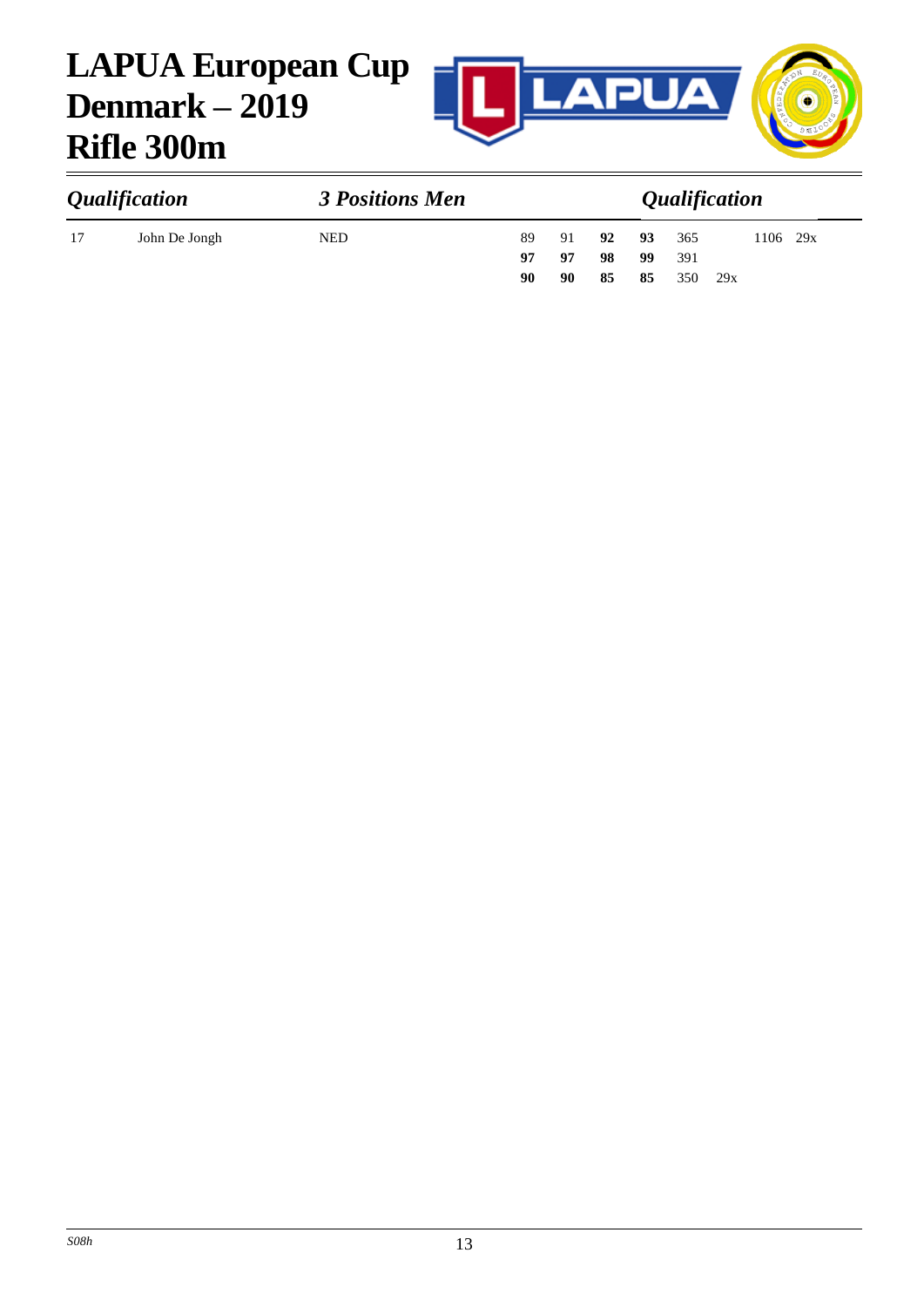

|                | <b>Standard Rifle</b> | <b>Men</b>             | Hold       |      |     |
|----------------|-----------------------|------------------------|------------|------|-----|
|                | <b>FIN</b>            | Aleksi Leppä           | 587<br>20x |      |     |
|                | <b>FIN</b>            | Juho Autio             | 583<br>19x |      |     |
|                | <b>FIN</b>            | Antti Puhakka          | 577<br>17x |      |     |
| $\mathbf{1}$   |                       |                        |            | 1747 | 56x |
|                | <b>SUI</b>            | <b>Rafael Bereuter</b> | 585<br>19x |      |     |
|                | <b>SUI</b>            | Gilles Dufaux          | 582<br>20x |      |     |
|                | SUI                   | Sandro Greuter         | 566        | 11x  |     |
| $\mathfrak{2}$ |                       |                        |            | 1733 | 50x |
|                | <b>SLO</b>            | Robert Markoja         | 581<br>24x |      |     |
|                | <b>SLO</b>            | Rajmond Debevec        | 580<br>21x |      |     |
|                | <b>SLO</b>            | Dusan Zisko            | 571        | 12x  |     |
| $\mathfrak{Z}$ |                       |                        |            | 1732 | 57x |
|                | <b>POL</b>            | Robert Kraskowski      | 572        | 13x  |     |
|                | <b>POL</b>            | Bartosz Skorupa        | 567<br>15x |      |     |
|                | POL                   | Rafal Lukaszyk         | 10x<br>559 |      |     |
| $\overline{4}$ |                       |                        |            | 1698 | 38x |
|                | <b>DEN</b>            | Steffen Olsen          | 579        | 18x  |     |
|                | <b>DEN</b>            | Allan Aagaard          | 18x<br>558 |      |     |
|                | <b>DEN</b>            | Johnny Olsen           | 547        | 12x  |     |
| $\sqrt{5}$     |                       |                        |            | 1684 | 48x |
|                | <b>NED</b>            | John De Jongh          | 548        | 10x  |     |
|                | <b>NED</b>            | Eric Janssen           | 543        | 12x  |     |
|                | <b>NED</b>            | Jory Bruijnderink      | 535        | 4x   |     |
| 6              |                       |                        |            | 1626 | 26x |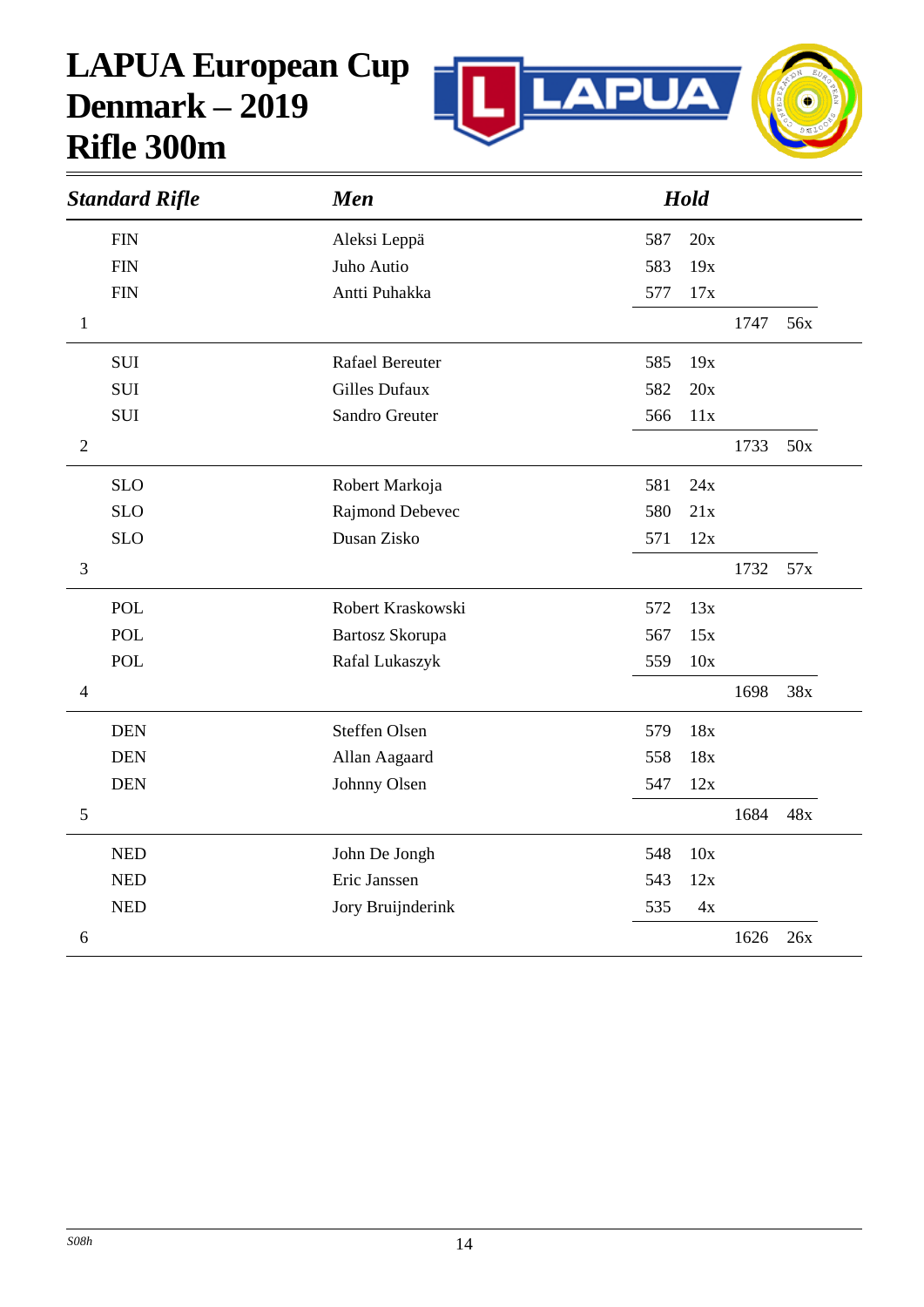

|                | <b>Rifle 60 Prone</b>       | <b>Men</b>            |     | <b>Hold</b> |      |           |  |
|----------------|-----------------------------|-----------------------|-----|-------------|------|-----------|--|
|                | SUI                         | Gilles Dufaux         | 599 | 40x         |      |           |  |
|                | SUI                         | Sandro Greuter        | 598 | 35x         |      |           |  |
|                | SUI                         | Rafael Bereuter       | 596 | 27x         |      |           |  |
| $\mathbf{1}$   |                             |                       |     |             |      | 1793 102x |  |
|                | <b>SWE</b>                  | Per Sandberg          | 599 | 33x         |      |           |  |
|                | <b>SWE</b>                  | Johan Gustafsson      | 597 | 39x         |      |           |  |
|                | <b>SWE</b>                  | <b>Stefan Ahlsved</b> | 591 | 29x         |      |           |  |
| $\overline{2}$ |                             |                       |     |             |      | 1787 101x |  |
|                | <b>DEN</b>                  | Steffen Olsen         | 596 | 35x         |      |           |  |
|                | <b>DEN</b>                  | <b>Carsten Brandt</b> | 596 | 35x         |      |           |  |
|                | <b>DEN</b>                  | Jesper Pedersen       | 592 | 27x         |      |           |  |
| 3              |                             |                       |     |             | 1784 | 97x       |  |
|                | <b>SLO</b>                  | Rajmond Debevec       | 597 | 38x         |      |           |  |
|                | <b>SLO</b>                  | Robert Markoja        | 593 | 27x         |      |           |  |
|                | <b>SLO</b>                  | Dusan Zisko           | 591 | 28x         |      |           |  |
| $\overline{4}$ |                             |                       |     |             | 1781 | 93x       |  |
|                | <b>POL</b>                  | Andrzej Burda         | 596 | 27x         |      |           |  |
|                | <b>POL</b>                  | Daniel Romanczyk      | 593 | 30x         |      |           |  |
|                | <b>POL</b>                  | Robert Kraskowski     | 589 | 27x         |      |           |  |
| 5              |                             |                       |     |             | 1778 | 84x       |  |
|                | <b>FIN</b>                  | Juho Autio            | 594 | 33x         |      |           |  |
|                | <b>FIN</b>                  | Antti Puhakka         | 592 | 26x         |      |           |  |
|                | <b>FIN</b>                  | Juha Rutonen          | 591 | 33x         |      |           |  |
| 6              |                             |                       |     |             | 1777 | 92x       |  |
|                | <b>GBR</b>                  | Simon Aldhouse        | 598 | 30x         |      |           |  |
|                | <b>GBR</b>                  | <b>Richard Fowke</b>  | 588 | 27x         |      |           |  |
|                | <b>GBR</b>                  | Tony Lincoln          | 585 | 22x         |      |           |  |
| $\tau$         |                             |                       |     |             | 1771 | 79x       |  |
|                | <b>NED</b>                  | Jory Bruijnderink     | 586 | 18x         |      |           |  |
|                | <b>NED</b>                  | John De Jongh         | 585 | 20x         |      |           |  |
|                | $\ensuremath{\mathsf{NED}}$ | Gert De Ridder        | 584 | 27x         |      |           |  |
| $8\,$          |                             |                       |     |             | 1755 | 65x       |  |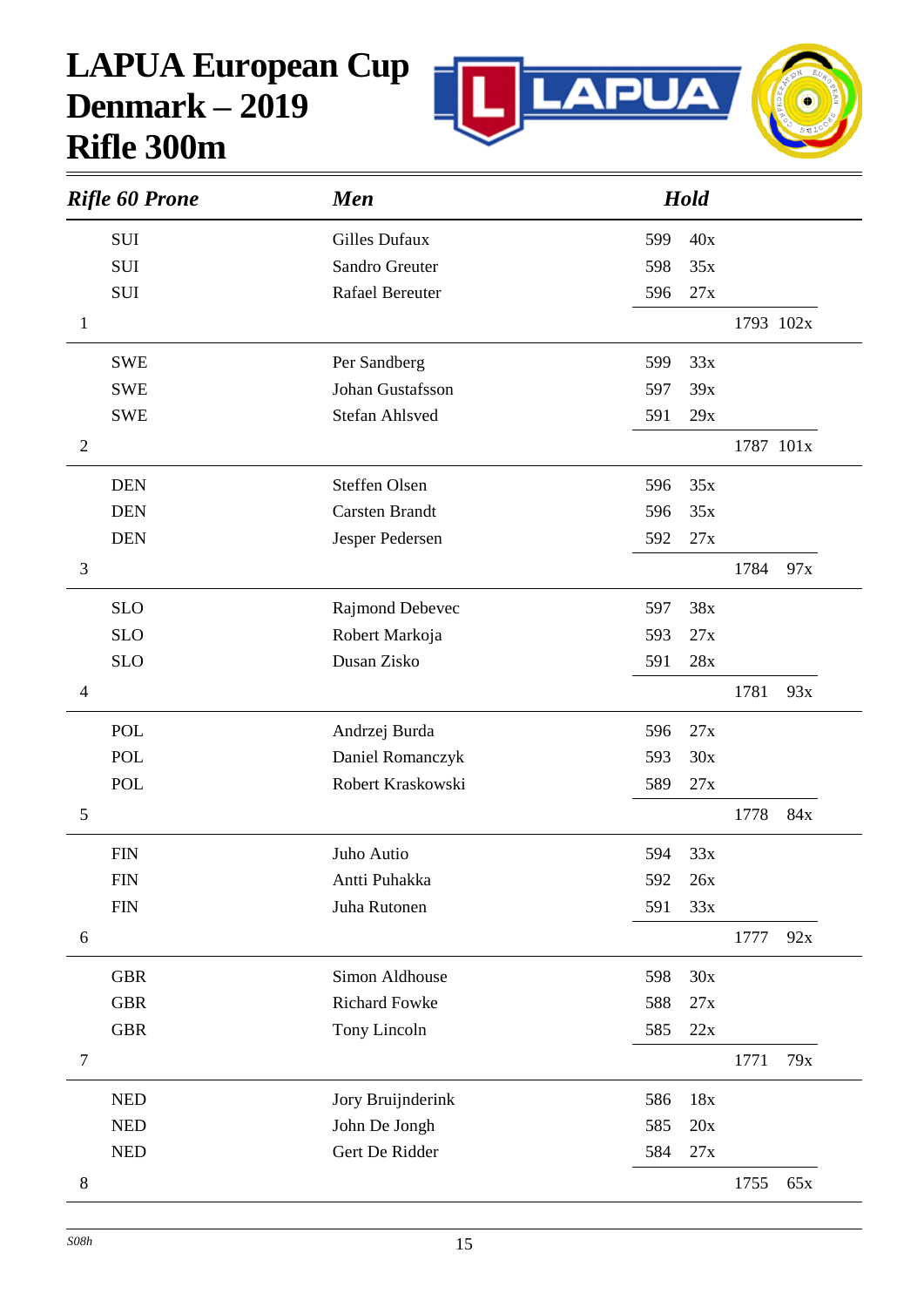

*Rifle 60 Prone Men Hold*

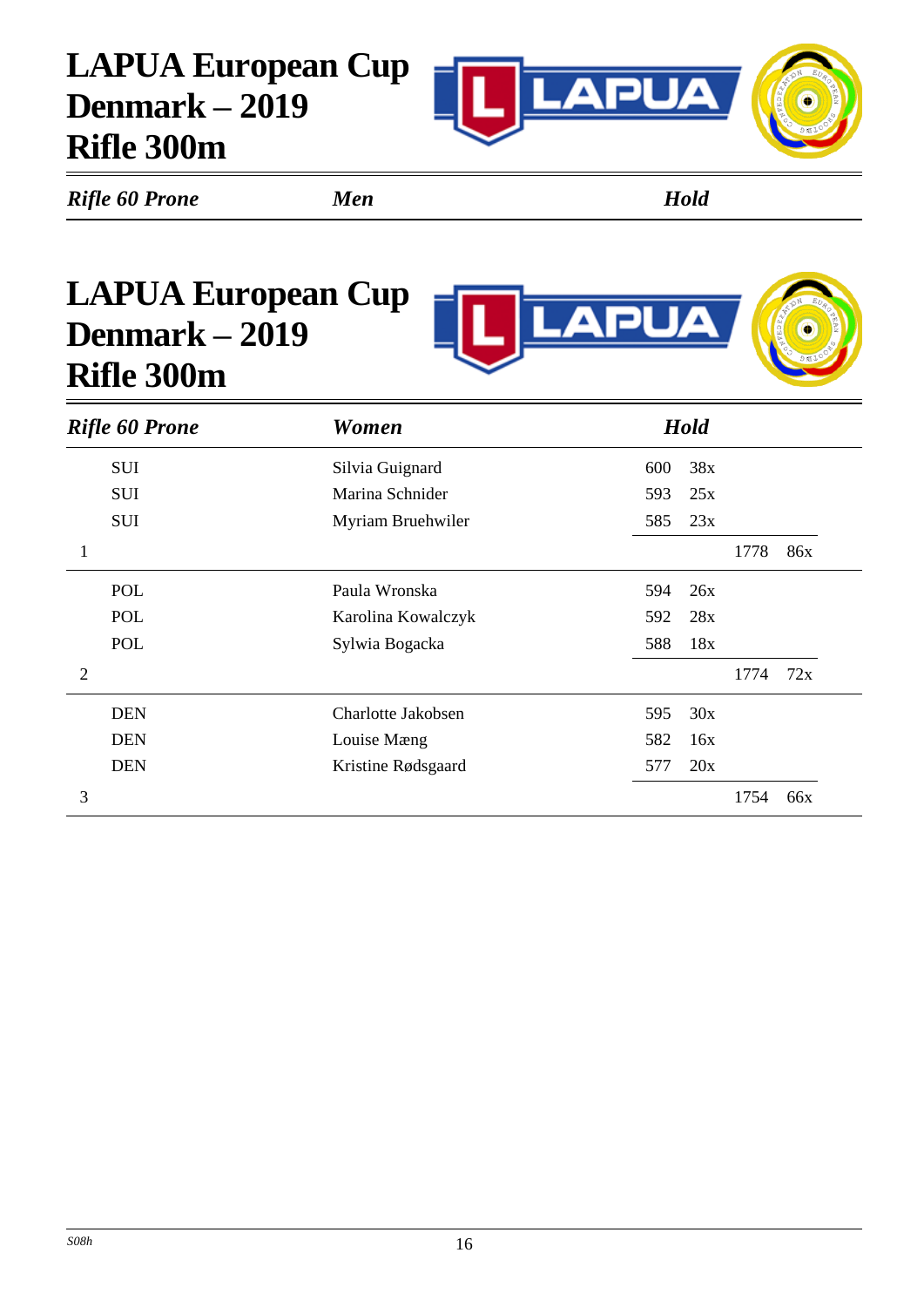

| <b>Rifle 3 Positions</b> | <b>Men</b>        | <b>Hold</b> |           |
|--------------------------|-------------------|-------------|-----------|
| <b>SUI</b>               | Gilles Dufaux     | 1181<br>63x |           |
| SUI                      | Sandro Greuter    | 49x<br>1166 |           |
| <b>SUI</b>               | Rafael Bereuter   | 34x<br>1153 |           |
| $\mathbf{1}$             |                   |             | 3500 146x |
| <b>FIN</b>               | Aleksi Leppä      | 1178<br>52x |           |
| <b>FIN</b>               | Juho Autio        | 44x<br>1155 |           |
| <b>FIN</b>               | Cristian Friman   | 39x<br>1141 |           |
| $\overline{2}$           |                   |             | 3474 135x |
| <b>SLO</b>               | Robert Markoja    | 1165<br>45x |           |
| <b>SLO</b>               | Rajmond Debevec   | 1164<br>46x |           |
| <b>SLO</b>               | Dusan Zisko       | 20x<br>1121 |           |
| $\mathfrak{Z}$           |                   |             | 3450 111x |
| <b>POL</b>               | Robert Kraskowski | 1168<br>37x |           |
| <b>POL</b>               | Bartosz Skorupa   | 1131<br>23x |           |
| <b>POL</b>               | Rafal Lukaszyk    | 1125<br>20x |           |
| $\overline{4}$           |                   | 3424        | 80x       |
| <b>DEN</b>               | Steffen Olsen     | 1170<br>34x |           |
| <b>DEN</b>               | Johnny Olsen      | 28x<br>1123 |           |
| <b>DEN</b>               | Peter Hansen      | 19x<br>1116 |           |
| $\mathfrak{S}$           |                   | 3409        | 81x       |
| <b>NED</b>               | John De Jongh     | 1125<br>25x |           |
| <b>NED</b>               | Eric Janssen      | 1084<br>20x |           |
| <b>NED</b>               | Jory Bruijnderink | 1073<br>19x |           |
| 6                        |                   | 3282        | 64x       |